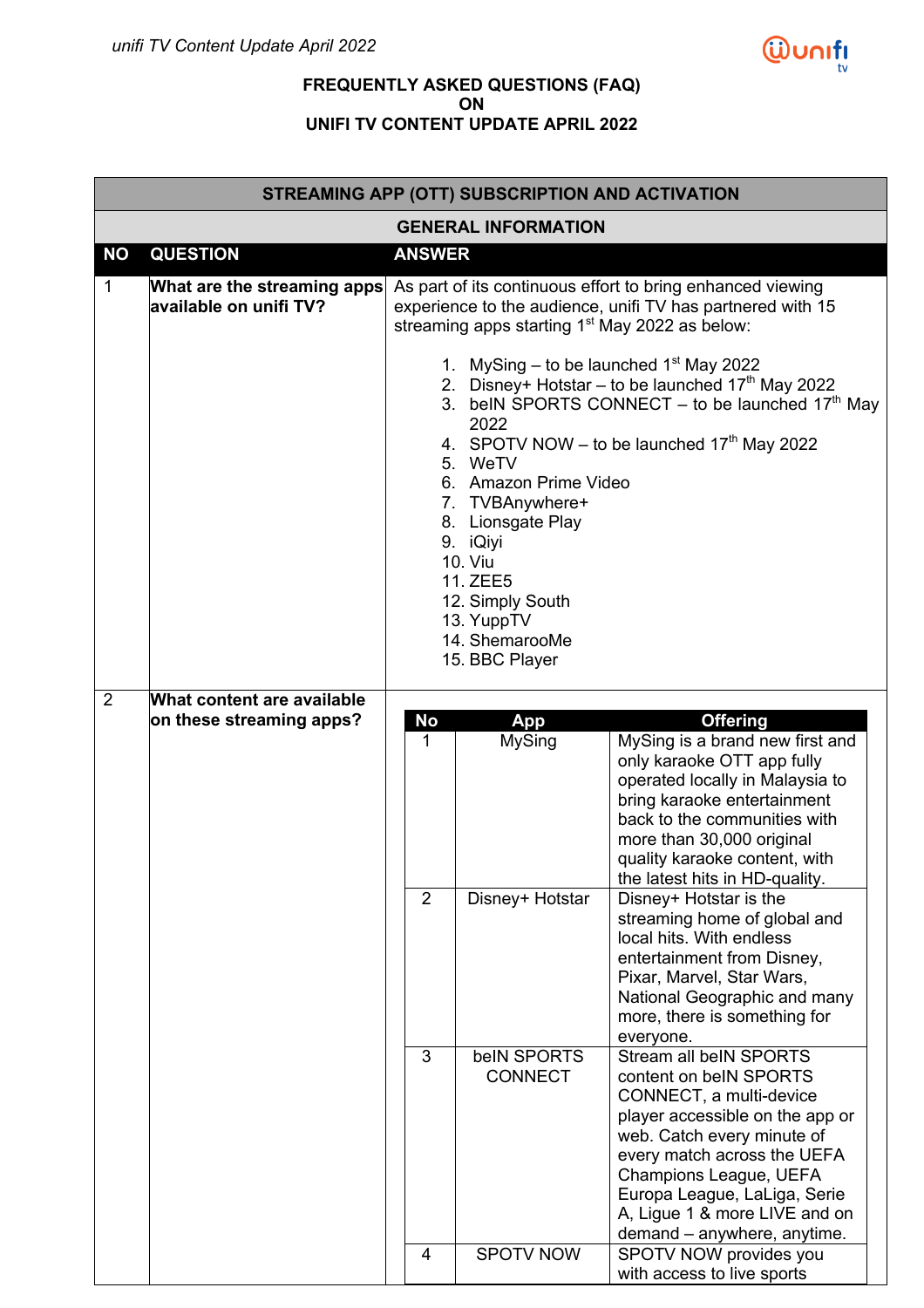|                |                       | streaming services, video on<br>demand options and curated<br>exclusive contents of premier<br>Asian and International events,<br>including MotoGP, The Open<br>Championship, US Open and<br>Wimbledon, World Table<br>Tennis, and as well as Asian<br>events such as Korean<br>Baseball League (KBO) and<br>V. League Japan competition.<br>Also comes with Bahasa<br>Melayu commentary for<br>MotoGP live. |
|----------------|-----------------------|--------------------------------------------------------------------------------------------------------------------------------------------------------------------------------------------------------------------------------------------------------------------------------------------------------------------------------------------------------------------------------------------------------------|
| 5              | WeTV                  | Enjoy premium entertainment<br>on WeTV's on demand<br>streaming platform and bump<br>up to VIP for more cool<br>features. Watch the best ad-<br>free local and Asian dramas,<br>shows and anime.                                                                                                                                                                                                             |
| 6              | Amazon Prime<br>Video | Watch movies, TV, and sports,<br>including Amazon Originals like<br>The Boys, The Marvelous Mrs.<br>Maisel, and Tom Clancy's Jack<br>Ryan as well as<br>recommendations just for you.                                                                                                                                                                                                                        |
| $\overline{7}$ | TVBAnywhere+          | The most comprehensive<br>Chinese entertainment platform<br>published by TVB and delivers<br>the latest & greatest content<br>from TVB anytime, anywhere.                                                                                                                                                                                                                                                    |
| 8              | Lionsgate Play        | Home to blockbuster movies,<br>premium Originals and binge-<br>worthy shows.                                                                                                                                                                                                                                                                                                                                 |
| 9              | iQiyi                 | Home to Asia's hottest<br>entertainment. Bringing you the<br>best of local, Korean and<br>Chinese dramas, movies,<br>variety shows and anime.                                                                                                                                                                                                                                                                |
| 10             | Viu                   | Gives you instant access to all<br>your favourite dramas,<br>comedies, horror and more!<br>Watch hit TV shows from<br>Korea, Japan, China, Thailand,<br>Indonesia, Malaysia, Myanmar,<br>Turkey, the Middle East and<br>India as well as our own Viu<br>Originals.                                                                                                                                           |
| 11             | ZEE <sub>5</sub>      | The only streaming app that<br>offers content in 18 languages.<br>Home to 170,000+ hours of On<br>Demand Content. The platform<br>brings together the best of<br>Originals, Movies and TV<br>Shows, Music, Cineplays and<br>Health and Lifestyle content all<br>in one single destination.                                                                                                                   |
| 12             | <b>Simply South</b>   | Your one-stop destination for<br>the best of all things<br>entertainment! Pick from a<br>collection of the newest Tamil,                                                                                                                                                                                                                                                                                     |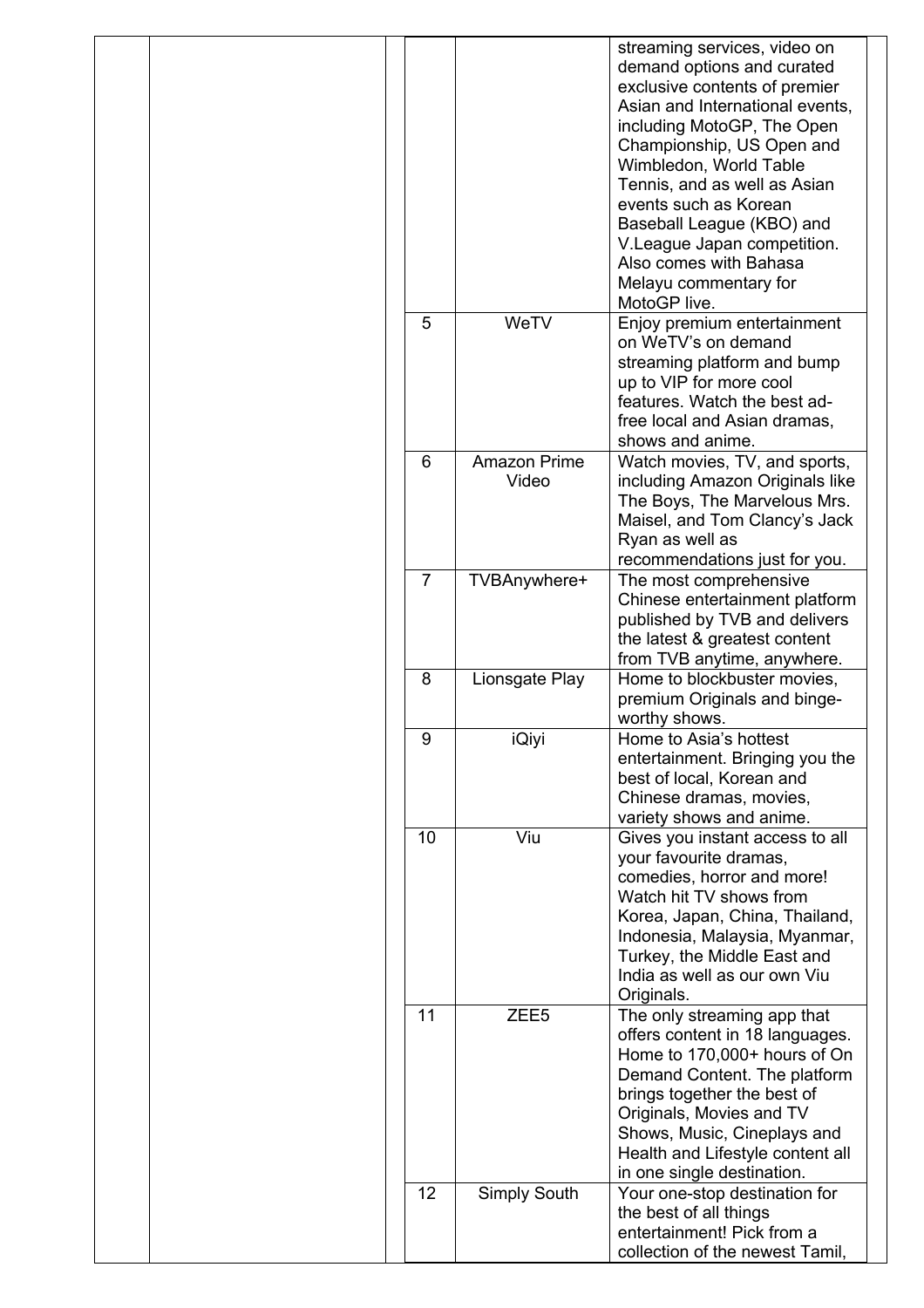|   |                                                                                          |                                                                                                                                                                                                                                                                                                                                                                                                                                                                                                                                                                                                                                                                                                                                                                                                                                                                                                                                                                                                                                                          |                   | Malayalam and Telugu movies,<br>and evergreen classics.                                                                       |  |
|---|------------------------------------------------------------------------------------------|----------------------------------------------------------------------------------------------------------------------------------------------------------------------------------------------------------------------------------------------------------------------------------------------------------------------------------------------------------------------------------------------------------------------------------------------------------------------------------------------------------------------------------------------------------------------------------------------------------------------------------------------------------------------------------------------------------------------------------------------------------------------------------------------------------------------------------------------------------------------------------------------------------------------------------------------------------------------------------------------------------------------------------------------------------|-------------------|-------------------------------------------------------------------------------------------------------------------------------|--|
|   |                                                                                          | 13                                                                                                                                                                                                                                                                                                                                                                                                                                                                                                                                                                                                                                                                                                                                                                                                                                                                                                                                                                                                                                                       | YuppTV            | YuppTV is one of the largest                                                                                                  |  |
|   |                                                                                          |                                                                                                                                                                                                                                                                                                                                                                                                                                                                                                                                                                                                                                                                                                                                                                                                                                                                                                                                                                                                                                                          |                   | online TV platform with over                                                                                                  |  |
|   |                                                                                          |                                                                                                                                                                                                                                                                                                                                                                                                                                                                                                                                                                                                                                                                                                                                                                                                                                                                                                                                                                                                                                                          |                   | 200+ Live Indian TV Channels,                                                                                                 |  |
|   |                                                                                          |                                                                                                                                                                                                                                                                                                                                                                                                                                                                                                                                                                                                                                                                                                                                                                                                                                                                                                                                                                                                                                                          |                   | 7 days of catch-up TV, Latest                                                                                                 |  |
|   |                                                                                          |                                                                                                                                                                                                                                                                                                                                                                                                                                                                                                                                                                                                                                                                                                                                                                                                                                                                                                                                                                                                                                                          |                   | Regional and Bollywood/Hindi<br>Movies.                                                                                       |  |
|   |                                                                                          | 14                                                                                                                                                                                                                                                                                                                                                                                                                                                                                                                                                                                                                                                                                                                                                                                                                                                                                                                                                                                                                                                       | ShemarooMe        | A one stop destination with                                                                                                   |  |
|   |                                                                                          |                                                                                                                                                                                                                                                                                                                                                                                                                                                                                                                                                                                                                                                                                                                                                                                                                                                                                                                                                                                                                                                          |                   | over 10,000+ hours of premium                                                                                                 |  |
|   |                                                                                          |                                                                                                                                                                                                                                                                                                                                                                                                                                                                                                                                                                                                                                                                                                                                                                                                                                                                                                                                                                                                                                                          |                   | Bollywood content covering                                                                                                    |  |
|   |                                                                                          |                                                                                                                                                                                                                                                                                                                                                                                                                                                                                                                                                                                                                                                                                                                                                                                                                                                                                                                                                                                                                                                          |                   | multiple languages and genres<br>like Movies, Comedy, Kids,                                                                   |  |
|   |                                                                                          |                                                                                                                                                                                                                                                                                                                                                                                                                                                                                                                                                                                                                                                                                                                                                                                                                                                                                                                                                                                                                                                          |                   | Music Videos & 24/7 TV                                                                                                        |  |
|   |                                                                                          | 15                                                                                                                                                                                                                                                                                                                                                                                                                                                                                                                                                                                                                                                                                                                                                                                                                                                                                                                                                                                                                                                       | <b>BBC Player</b> | BBC Player service is an                                                                                                      |  |
|   |                                                                                          |                                                                                                                                                                                                                                                                                                                                                                                                                                                                                                                                                                                                                                                                                                                                                                                                                                                                                                                                                                                                                                                          |                   | authenticated multi-genre                                                                                                     |  |
|   |                                                                                          |                                                                                                                                                                                                                                                                                                                                                                                                                                                                                                                                                                                                                                                                                                                                                                                                                                                                                                                                                                                                                                                          |                   | SVOD (Subscription Video On                                                                                                   |  |
|   |                                                                                          |                                                                                                                                                                                                                                                                                                                                                                                                                                                                                                                                                                                                                                                                                                                                                                                                                                                                                                                                                                                                                                                          |                   | Demand) service that allows<br>viewers to watch the very best                                                                 |  |
|   |                                                                                          |                                                                                                                                                                                                                                                                                                                                                                                                                                                                                                                                                                                                                                                                                                                                                                                                                                                                                                                                                                                                                                                          |                   | BBC programmes anytime,                                                                                                       |  |
|   |                                                                                          |                                                                                                                                                                                                                                                                                                                                                                                                                                                                                                                                                                                                                                                                                                                                                                                                                                                                                                                                                                                                                                                          |                   | anywhere. It is available online                                                                                              |  |
|   |                                                                                          |                                                                                                                                                                                                                                                                                                                                                                                                                                                                                                                                                                                                                                                                                                                                                                                                                                                                                                                                                                                                                                                          |                   | (www.bbcplayer.com), and as                                                                                                   |  |
|   |                                                                                          |                                                                                                                                                                                                                                                                                                                                                                                                                                                                                                                                                                                                                                                                                                                                                                                                                                                                                                                                                                                                                                                          |                   | an app on Apple App Store for<br>iOS devices and Google Play                                                                  |  |
|   |                                                                                          |                                                                                                                                                                                                                                                                                                                                                                                                                                                                                                                                                                                                                                                                                                                                                                                                                                                                                                                                                                                                                                                          |                   | Store for Android devices.                                                                                                    |  |
|   |                                                                                          |                                                                                                                                                                                                                                                                                                                                                                                                                                                                                                                                                                                                                                                                                                                                                                                                                                                                                                                                                                                                                                                          |                   |                                                                                                                               |  |
| 3 | What are the streaming app<br>offerings bundled with unifi<br>TV Packs at no extra cost? | From 17 <sup>th</sup> May 2022 onwards, all new Ultimate Pack subscribers<br>get to enjoy access to four (4) streaming apps included in the<br>pack at no extra cost as below:<br>a) Disney+ Hotstar<br>b) beIN SPORTS CONNECT<br>c) SPOTV NOW<br><b>BBC Player</b><br>d)<br>Starting 1st January 2022, all new and existing subscribers of the<br>following packs get to enjoy access to one (1) streaming app<br>included in the pack at no extra cost:<br>a) Aneka Plus Pack - Viu app<br>b) Ruby Plus Pack - iQiyi app<br>c) Varnam Plus Pack - Simply South app<br>From 17 <sup>th</sup> May 2022 onwards, all new unifi Home 100Mbps with<br>Varnam Plus, Aneka Plus and Ruby Plus Packs subscribers get<br>to enjoy 6-month access to one (1) additional streaming app<br>included in the pack at no extra cost as below:<br>a) Disney+ Hostar<br>From 17 <sup>th</sup> May 2022 onwards, all new unifi Home 100Mbps<br>broadband only subscribers get to enjoy 6-month access to one<br>(1) streaming app included in at no extra cost as below: |                   |                                                                                                                               |  |
| 4 | How can I watch the                                                                      |                                                                                                                                                                                                                                                                                                                                                                                                                                                                                                                                                                                                                                                                                                                                                                                                                                                                                                                                                                                                                                                          |                   | The streaming apps are best viewed on unifi Plus Box.                                                                         |  |
|   | streaming apps?                                                                          |                                                                                                                                                                                                                                                                                                                                                                                                                                                                                                                                                                                                                                                                                                                                                                                                                                                                                                                                                                                                                                                          |                   |                                                                                                                               |  |
|   |                                                                                          | TV.                                                                                                                                                                                                                                                                                                                                                                                                                                                                                                                                                                                                                                                                                                                                                                                                                                                                                                                                                                                                                                                      |                   | You may also download the respective apps on your mobile<br>phone and/or tablet via the app stores or watch it via your Smart |  |
| 5 | I am a unifi TV Pack                                                                     |                                                                                                                                                                                                                                                                                                                                                                                                                                                                                                                                                                                                                                                                                                                                                                                                                                                                                                                                                                                                                                                          |                   | Good news! You can enjoy this offering as long as you are a unifi                                                             |  |
|   | subscriber and I have<br>activated the access to                                         |                                                                                                                                                                                                                                                                                                                                                                                                                                                                                                                                                                                                                                                                                                                                                                                                                                                                                                                                                                                                                                                          |                   | TV Pack subscriber and there will be no additional charges to<br>your existing monthly subscription upon activating the app.  |  |
|   | streaming apps bundled                                                                   |                                                                                                                                                                                                                                                                                                                                                                                                                                                                                                                                                                                                                                                                                                                                                                                                                                                                                                                                                                                                                                                          |                   |                                                                                                                               |  |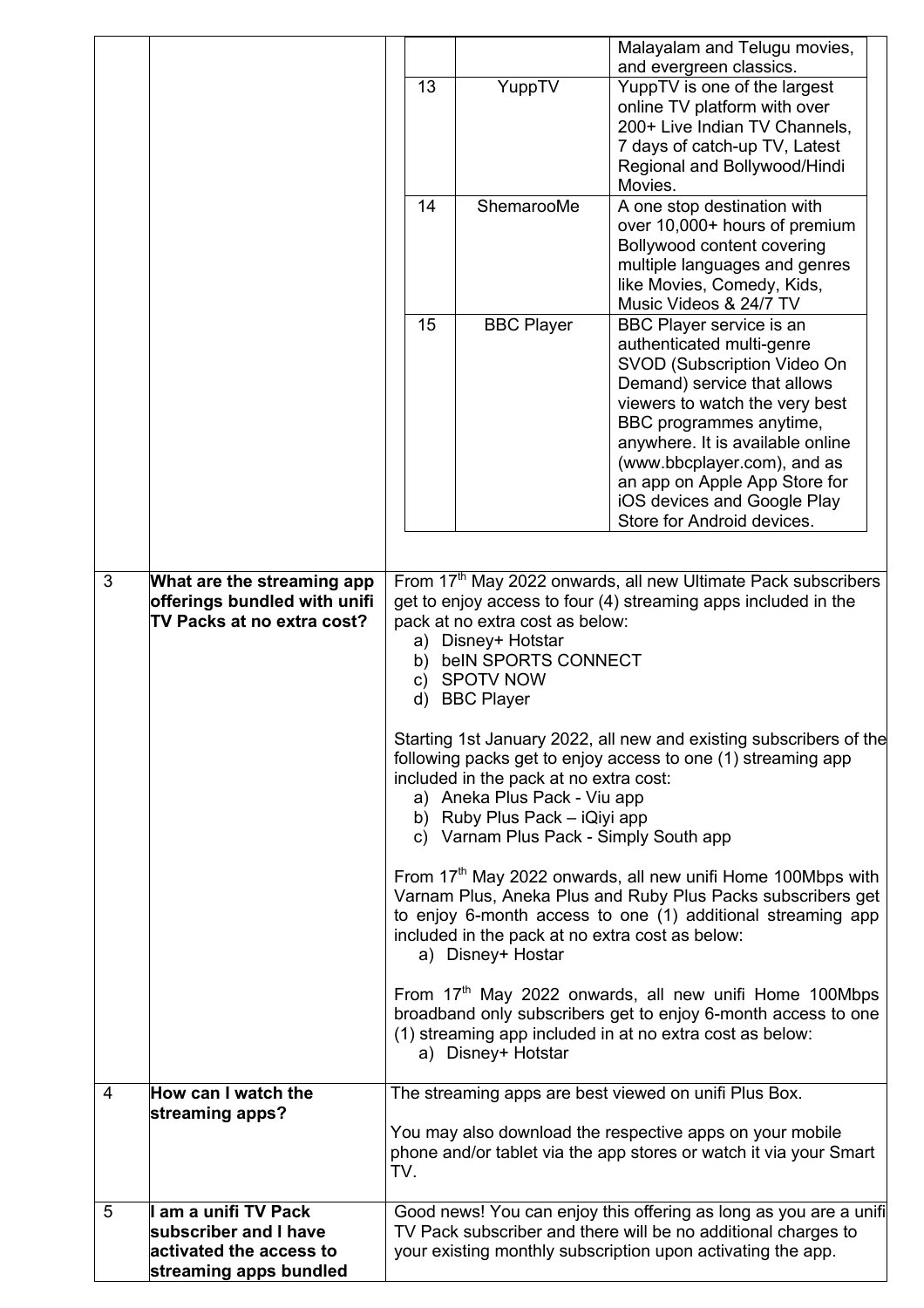|                | with my pack at no extra<br>cost. How long do I get to<br>enjoy this offering?                                                                                                                                                                       | Disclaimer: TM holds the rights to amend, add, or change the<br>channel list in the pack as per the T&C.                                                                                                                                                                                                                                                                                                                                                                                                                                                                                                                                                                                                                                                                                                                                                                                                                                                                                |
|----------------|------------------------------------------------------------------------------------------------------------------------------------------------------------------------------------------------------------------------------------------------------|-----------------------------------------------------------------------------------------------------------------------------------------------------------------------------------------------------------------------------------------------------------------------------------------------------------------------------------------------------------------------------------------------------------------------------------------------------------------------------------------------------------------------------------------------------------------------------------------------------------------------------------------------------------------------------------------------------------------------------------------------------------------------------------------------------------------------------------------------------------------------------------------------------------------------------------------------------------------------------------------|
| 6              | I have subscribed to the<br>new Ultimate Pack offering<br>from 22 <sup>nd</sup> April 2022<br>onwards (before 17 <sup>th</sup> May<br>2022). When can I start to<br>stream Disney+ Hotstar,<br><b>beIN SPORTS CONNECT</b>                            | You will receive an email once your new Ultimate Pack is<br>successfully activated. To activate your bundled streaming apps,<br>you can visit https://activate.unifi.com.my/disney<br>You can start streaming Disney+ Hotstar, beIN SPORTS<br>CONNECT and SPOTV NOW from 17th May 2022 onwards,<br>upon receiving the confirmation email and SMS from us.                                                                                                                                                                                                                                                                                                                                                                                                                                                                                                                                                                                                                               |
| $\overline{7}$ | and SPOTV NOW?<br>How do I get the new<br><b>Ultimate Pack with bundled</b><br>streaming apps offering?                                                                                                                                              | For existing unifi TV customers with Varnam Plus, Aneka Plus or<br>Ruby Plus Pack, you can upgrade/subscribe to Ultimate Pack at<br>https://unifi.com.my/UYWcampaignCLM?slofCode=CLMP14                                                                                                                                                                                                                                                                                                                                                                                                                                                                                                                                                                                                                                                                                                                                                                                                 |
|                |                                                                                                                                                                                                                                                      | For new unifi Home customers, you can explore the broadband<br>and entertainment bundle plans at<br>https://unifi.com.my/extraordinary. The bundled streaming apps<br>will be activated with your email/mobile number registered to<br>unifi. You will receive a notification via email and/or SMS to<br>access the bundled streaming apps. Download the apps on your<br>unifi Plus Box or compatible devices to enjoy your entitlement.<br>To find out more about your streaming app entitlement, you can<br>visit https://activate.unifi.com.my and select "Manage My<br>Streaming Apps".                                                                                                                                                                                                                                                                                                                                                                                             |
| 8              | I am an existing Ultimate<br><b>Pack subscriber and I have</b><br>activated my bundled BBC<br>Player, Lionsgate Play and<br>1 app of my choice. How<br>does this new Ultimate<br>Pack offering affect my<br>current subscription?                    | Starting 22 <sup>nd</sup> April 2022, you will be given an option to switch your<br>current activated bundled streaming app offering as below:<br>1. BBC Player<br>2. Lionsgate Play<br>3. 1 other OTT app of your choice<br>to the new Ultimate Pack streaming app bundle offering<br>consisting of the following streaming apps at no additional cost.<br>1. Disney+ Hotstar<br>2. beIN SPORTS CONNECT<br>3. SPOTV NOW<br>4. BBC Player<br>You will receive an email to register your interest starting 22 <sup>nd</sup><br>April 2022 onwards. Upon registration of interest, you will still be<br>able to enjoy your current activated bundled streaming app<br>offering until the new Ultimate Pack bundled streaming app<br>offering kicks in from 17 <sup>th</sup> May 2022 onwards.<br>If you wish to maintain the current activated bundle, you may<br>ignore the email. You will be able to enjoy the activated apps as<br>long as you are still an Ultimate Pack subscriber. |
| 9              | am an existing Ultimate<br><b>Pack subscriber and I have</b><br>not activated my bundled<br><b>BBC Player, Lionsgate</b><br>Play and 1 app of my<br>choice. How does this new<br><b>Ultimate Pack offering</b><br>affect my current<br>subscription? | Starting 22 <sup>nd</sup> April 2022, Ultimate Pack comes with the following<br>streaming apps:<br>1. Disney+ Hotstar<br>2. beIN SPORTS CONNECT<br>3. SPOTV NOW<br>4. BBC Player<br>You will be able to enjoy these streaming apps from $17th$ May<br>onwards. The old Ultimate Pack bundle offering will no longer be<br>valid for activation.<br>For more info on your active streaming app bundle, you can visit<br>https://activate.unifi.com.my and select "Manage My Streaming                                                                                                                                                                                                                                                                                                                                                                                                                                                                                                    |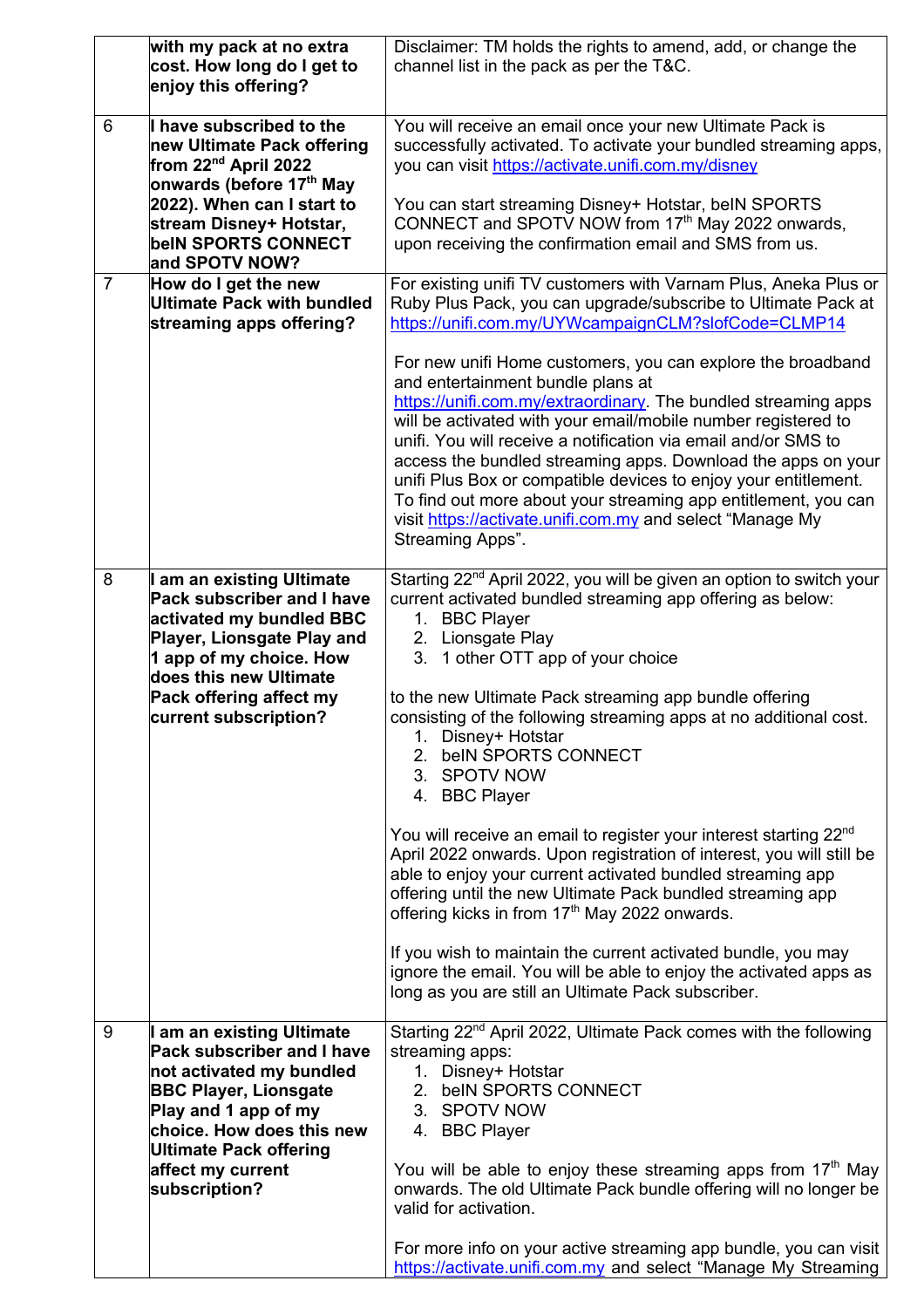|    |                                                                                                              | Apps".                           |                                                                                                                                           |                                                                                                                                                                                                                                                                                                                                                                                                                                                                                                                                                                                                                                                             |
|----|--------------------------------------------------------------------------------------------------------------|----------------------------------|-------------------------------------------------------------------------------------------------------------------------------------------|-------------------------------------------------------------------------------------------------------------------------------------------------------------------------------------------------------------------------------------------------------------------------------------------------------------------------------------------------------------------------------------------------------------------------------------------------------------------------------------------------------------------------------------------------------------------------------------------------------------------------------------------------------------|
|    |                                                                                                              |                                  |                                                                                                                                           |                                                                                                                                                                                                                                                                                                                                                                                                                                                                                                                                                                                                                                                             |
|    |                                                                                                              |                                  |                                                                                                                                           |                                                                                                                                                                                                                                                                                                                                                                                                                                                                                                                                                                                                                                                             |
| 10 | What are the streaming app<br>offerings available for unifi<br>TV Pack add-on or a la carte<br>subscription? | b)<br>C)<br>d)<br>e)<br>f)<br>i) | a) TVBAnywhere+<br>iQiyi<br>Viu<br><b>Simply South</b><br>ZEE5<br>ShemarooMe<br>g) YuppTV<br>WeTV (promo ends 31 <sup>st</sup> July 2022) | The streaming apps that you can subscribe with unifi TV Pack<br>add-on or a la carte with unifi are as per the table below.<br>Starting 1st February 2022 until 31 <sup>st</sup> December 2022 (campaign<br>period), all new and existing subscribers of unifi TV Packs<br>(Varnam Plus, Aneka Plus, Ruby Plus and Ultimate Pack) get to<br>enjoy special add-on subscription of selected streaming apps:<br>h) Lionsgate Play (promo ends $31st$ July 2022)                                                                                                                                                                                                |
|    |                                                                                                              | <b>No</b>                        | App                                                                                                                                       | <b>Offering</b>                                                                                                                                                                                                                                                                                                                                                                                                                                                                                                                                                                                                                                             |
|    |                                                                                                              | 1                                | <b>MySing</b>                                                                                                                             | 30 days trial with free 5<br>$\bullet$<br>songs/day (promo from 1 <sup>st</sup><br>May 2022 $-31st October$<br>2022)<br>A la carte RM14.90/month<br>$\bullet$                                                                                                                                                                                                                                                                                                                                                                                                                                                                                               |
|    |                                                                                                              | $\overline{2}$                   | Disney+ Hotstar                                                                                                                           | Special unifi TV Pack add-<br>on at RM16.00/month<br>A la carte RM54.90 for 3<br>$\bullet$<br>months (being Disney's<br>current retail price)                                                                                                                                                                                                                                                                                                                                                                                                                                                                                                               |
|    |                                                                                                              | 3                                | <b>BBC Player</b>                                                                                                                         | A la carte RM10/month                                                                                                                                                                                                                                                                                                                                                                                                                                                                                                                                                                                                                                       |
|    |                                                                                                              | $\overline{4}$                   | <b>Amazon Prime</b><br>Video                                                                                                              | A la carte RM25/month<br>(payment via credit card<br>only)                                                                                                                                                                                                                                                                                                                                                                                                                                                                                                                                                                                                  |
|    |                                                                                                              | 5                                | TVBAnywhere+                                                                                                                              | Special unifi TV Pack add-<br>$\bullet$<br>on TVB Anywhere Channel<br>Zone at RM16.00/month<br>(promo ends 31 <sup>st</sup><br>December 2022)<br>Special unifi TV Pack add-<br>$\bullet$<br>on TVB Anywhere VOD<br>Zone at RM16.00/month<br>(promo ends 31 <sup>st</sup><br>December 2022)<br>Special unifi TV Pack add-<br>$\bullet$<br>on TVB Anywhere<br>Premium Zone at<br>RM32.00/month (promo<br>ends 31 <sup>st</sup> December 2022)<br>A la carte TVB Anywhere<br>$\bullet$<br>Channel Zone -<br>RM19.90/month<br>A la carte TVB Anywhere<br>$\bullet$<br>VOD Zone -<br>RM19.90/month<br>A la carte TVB Anywhere<br>Premium Zone -<br>RM39.90/month |
|    |                                                                                                              | 6                                | Lionsgate Play                                                                                                                            | Special unifi TV Pack add-<br>$\bullet$                                                                                                                                                                                                                                                                                                                                                                                                                                                                                                                                                                                                                     |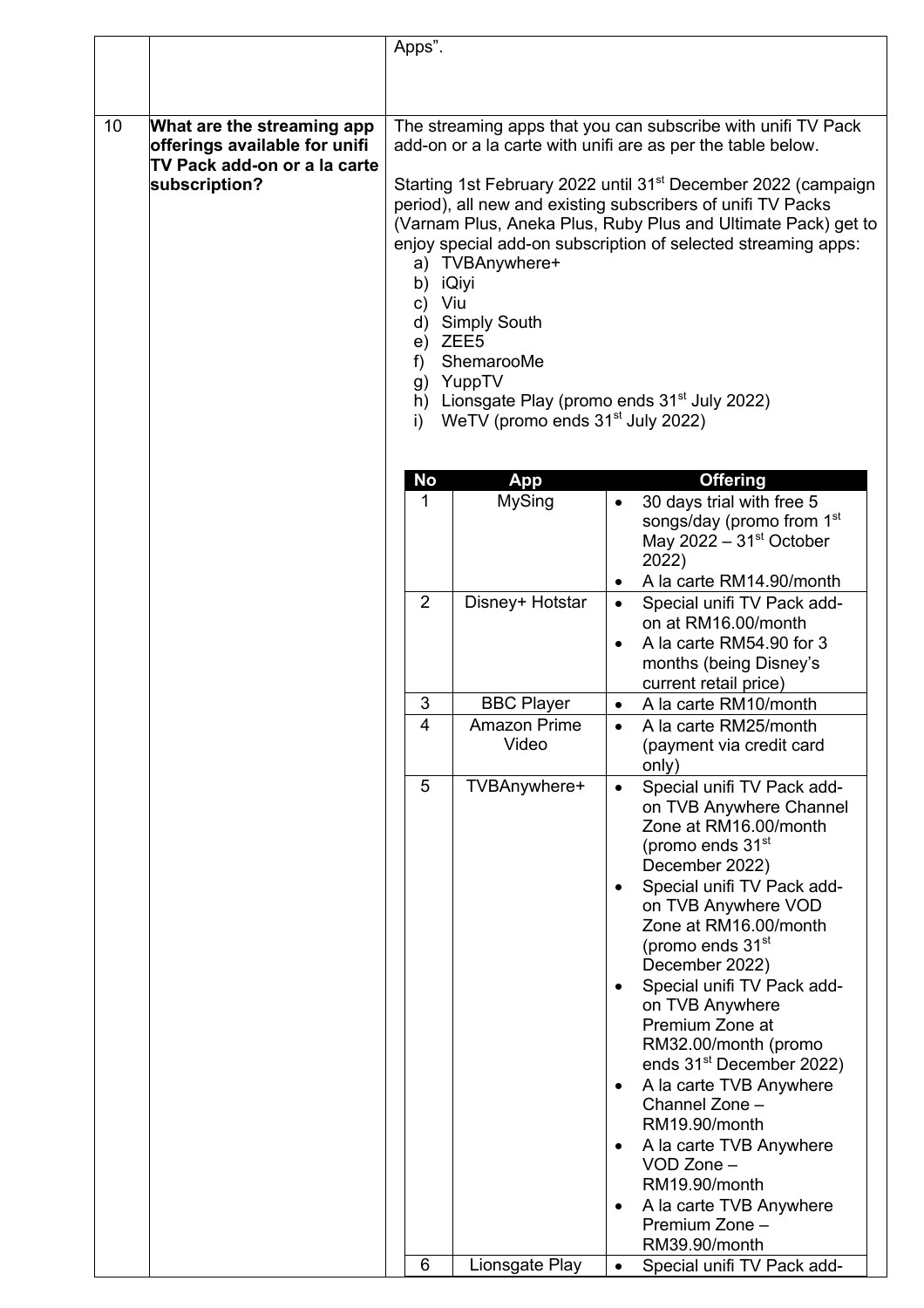|                                                                |                |                                                                             | on at RM7.50/month<br>(promo ends 31 <sup>st</sup> July<br>2022)<br>A la carte RM14.90/month                                                                 |
|----------------------------------------------------------------|----------------|-----------------------------------------------------------------------------|--------------------------------------------------------------------------------------------------------------------------------------------------------------|
|                                                                | $\overline{7}$ | iQiyi                                                                       | Special unifi TV Pack add-<br>$\bullet$<br>on at RM5.90/month<br>(promo ends 31 <sup>st</sup><br>December 2022)                                              |
|                                                                | 8              | Viu                                                                         | Special unifi TV Pack add-<br>$\bullet$<br>on at RM5.00/month<br>(promo ends 31 <sup>st</sup><br>December 2022)<br>A la carte RM12.90/month<br>٠             |
|                                                                | 9              | ZEE <sub>5</sub>                                                            | Special unifi TV Pack add-<br>$\bullet$<br>on at RM12.50/month<br>(promo ends 31 <sup>st</sup><br>December 2022)<br>A la carte RM14.90/month<br>٠            |
|                                                                | 10             | <b>Simply South</b>                                                         | Special unifi TV Pack add-<br>$\bullet$<br>on at RM8.50/month<br>(promo ends 31 <sup>st</sup><br>December 2022)<br>A la carte RM10/month                     |
|                                                                | 11             | ShemarooMe                                                                  | Special unifi TV Pack add-<br>$\bullet$<br>on at RM6.50/month<br>(promo ends 31 <sup>st</sup><br>December 2022)<br>A la carte RM8/month                      |
|                                                                | 12             | YuppTV                                                                      | Special unifi TV Pack add-<br>$\bullet$<br>on at RM12.50/month<br>(except for YuppFlix plan,<br>promo ends 31 <sup>st</sup> December<br>2022)                |
|                                                                |                |                                                                             | A la carte YuppTV Tamil +<br>YuppFlix: RM15/month<br>A la carte YuppTV Hindi +<br>$\bullet$<br>YuppFlix: RM15/month<br>A la carte YuppTV Bangla<br>$\bullet$ |
|                                                                |                |                                                                             | + Yuppflix: RM15/month<br>A la carte YuppTV<br>$\bullet$<br>Malayalam + YuppFlix:<br>RM15/month<br>A la carte YuppTV Telugu<br>$\bullet$                     |
|                                                                | 13             | WeTV                                                                        | + YuppFlix: RM15/month<br>A la carte YuppFlix:<br>$\bullet$<br>RM10/month<br>Special unifi TV Pack add-<br>$\bullet$                                         |
|                                                                |                |                                                                             | on at RM5.90/month<br>(promo ends 31 <sup>st</sup> July<br>2022)<br>A la carte subscription will<br>$\bullet$                                                |
|                                                                | 14             | <b>SPOTV NOW</b>                                                            | be available soon<br>A la carte subscription will<br>$\bullet$<br>be available soon                                                                          |
| Who is eligible to subscribe<br>11<br>to these streaming apps? | b)             | included in the pack as below:<br>a) Disney+ Hotstar<br>beIN SPORTS CONNECT | From 17 <sup>th</sup> May 2022 onwards, all new and existing Ultimate Pack<br>subscribers get to enjoy access to four (4) streaming apps                     |
|                                                                |                | c) SPOTV NOW                                                                |                                                                                                                                                              |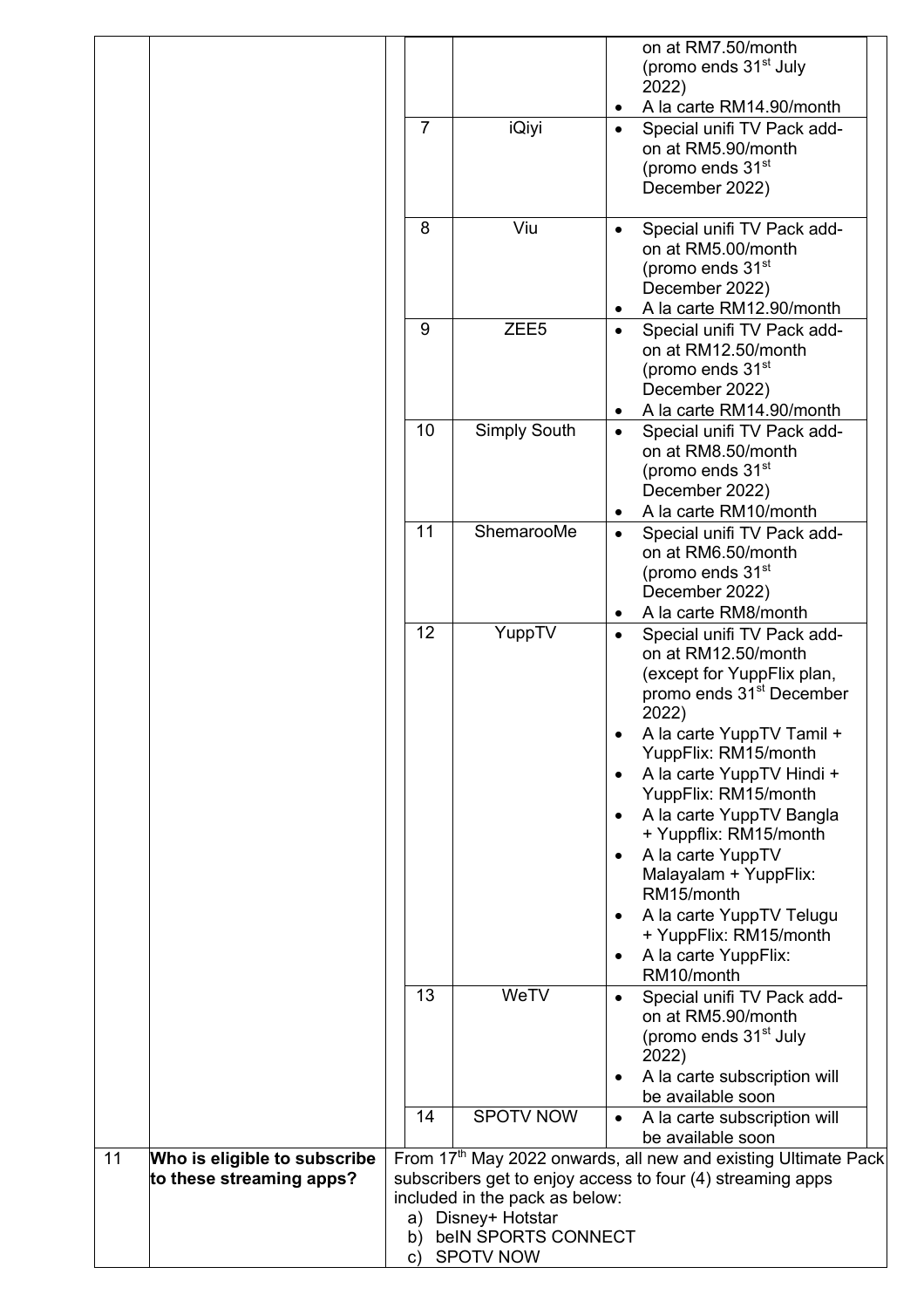|    |                                                                                                                                                                                                     | d) BBC Player                                                                                                                                                                                                                                                                                                                                                                                                                                                                                                             |
|----|-----------------------------------------------------------------------------------------------------------------------------------------------------------------------------------------------------|---------------------------------------------------------------------------------------------------------------------------------------------------------------------------------------------------------------------------------------------------------------------------------------------------------------------------------------------------------------------------------------------------------------------------------------------------------------------------------------------------------------------------|
|    |                                                                                                                                                                                                     | Starting 1 <sup>st</sup> January 2022, all new and existing Vernacular Packs<br>subscribers get to enjoy access to one (1) streaming app<br>included in the packs as below:<br>a) Viu - for Aneka Plus Pack<br>b) iQiyi - for Ruby Plus Pack<br>c) Simply South - for Varnam Plus Pack                                                                                                                                                                                                                                    |
|    |                                                                                                                                                                                                     | From 17th May 2022 onwards, all new unifi Home 100Mbps with<br>Varnam Plus, Aneka Plus and Ruby Plus Packs subscribers get<br>to enjoy 6-month access to one (1) additional streaming app<br>included in the pack at no extra cost as below:<br>a) Disney+ Hostar                                                                                                                                                                                                                                                         |
|    |                                                                                                                                                                                                     | From 17 <sup>th</sup> May 2022 onwards, all new unifi Home 100Mbps<br>broadband only subscribers get to enjoy 6-month access to one<br>(1) streaming app included in at no extra cost as below:<br>a) Disney+ Hotstar                                                                                                                                                                                                                                                                                                     |
|    |                                                                                                                                                                                                     | All new and existing unifi subscribers (with or without unifi TV<br>Packs) can subscribe to the below streaming apps with special<br>unifi TV Pack add-on or a la carte basis:<br>a) Disney+ Hotstar – from $17th$ May 2022 onwards<br>b) MySing (via unifi Plus Box only)<br>c) TVBAnywhere+<br>d) Amazon Prime Video (via unifi Plus Box only)<br>e) BBC Player<br>f) YuppTV<br>g) ShemarooMe<br>h) Lionsgate Play<br>i) Viu<br>j) Simply South<br>$k)$ ZEE5                                                            |
|    |                                                                                                                                                                                                     | Starting 1st February 2022 until 31 <sup>st</sup> December 2022 (campaign<br>period), all new and existing unifi TV Pack subscribers get to<br>enjoy special add-on subscription of selected streaming apps:<br>a) TVBAnywhere+<br>b) iQiyi<br>c) Viu<br>d) Simply South<br>e) ZEE5<br>f) ShemarooMe<br>g) YuppTV<br>h) Lionsgate Play (promo ends $31st$ July 2022)<br>WeTV (promo ends 31 <sup>st</sup> July 2022)<br>i)                                                                                                |
| 12 | I am a unifi TV Pack<br>subscriber and I have<br>subscribed to the streaming<br>app with special add-on<br>price during the campaign<br>period. How long do I get to<br>enjoy the discounted price? | Customers who subscribed to special unifi TV Pack add-on<br>pricing during the campaign period will get to enjoy the special<br>price until they terminate the streaming app subscription.<br>The streaming apps with limited time offer (from 1 <sup>st</sup> February<br>$2022 - 31st$ December 2022) for unifi TV Pack add-on are as<br>below:<br>a) TVBAnywhere+<br>b) iQiyi<br>c) Viu<br>d) Simply South<br>e) ZEE5<br>ShemarooMe<br>f)<br>g) YuppTV<br>Lionsgate Play (promo ends 31 <sup>st</sup> July 2022)<br>h) |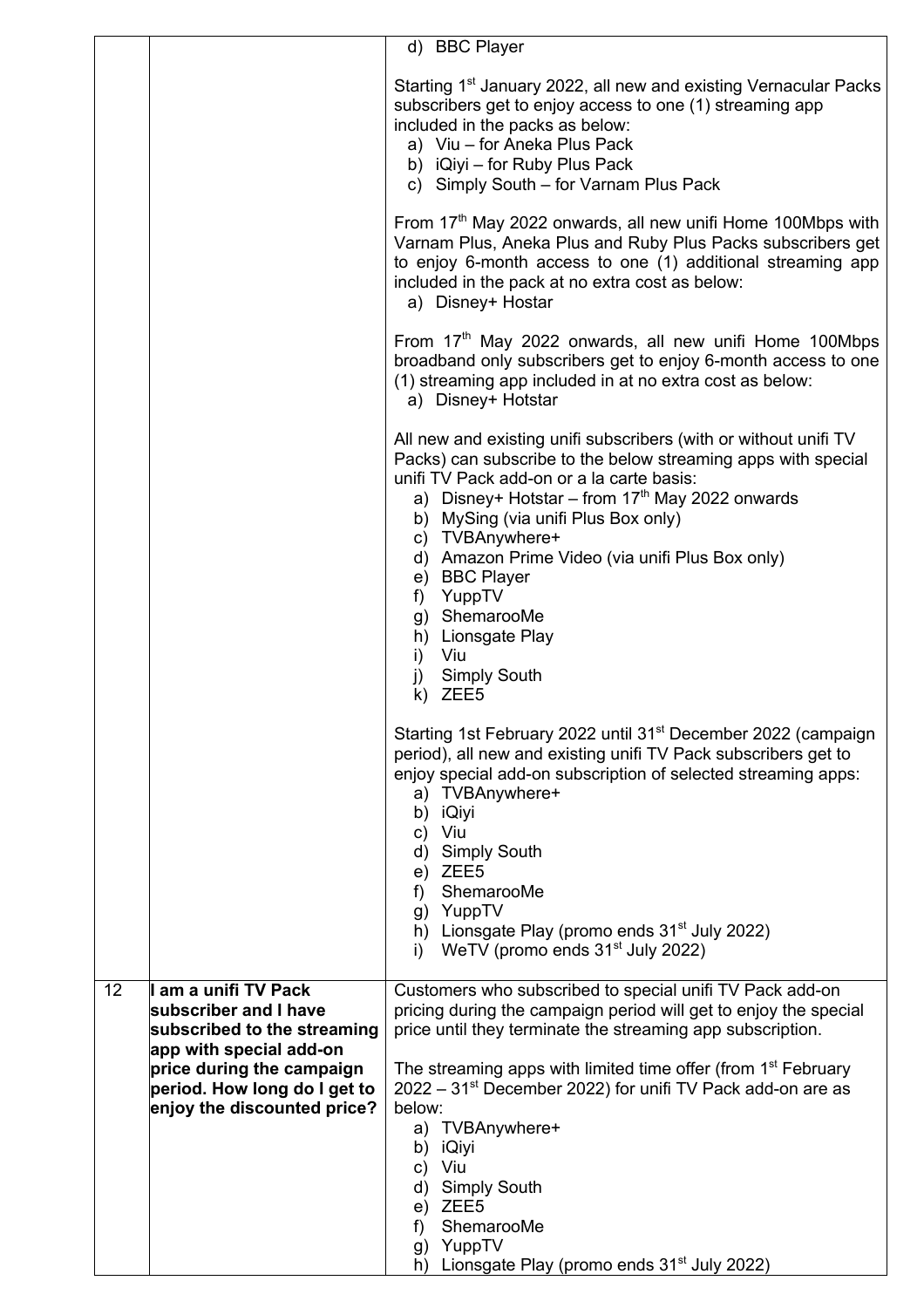|    |                                                                                                   | WeTV (promo ends 31 <sup>st</sup> July 2022)<br>i)                                                                                                                                                                                              |                                                                                                                                                                 |                                                 |  |  |
|----|---------------------------------------------------------------------------------------------------|-------------------------------------------------------------------------------------------------------------------------------------------------------------------------------------------------------------------------------------------------|-----------------------------------------------------------------------------------------------------------------------------------------------------------------|-------------------------------------------------|--|--|
|    |                                                                                                   |                                                                                                                                                                                                                                                 |                                                                                                                                                                 |                                                 |  |  |
|    |                                                                                                   |                                                                                                                                                                                                                                                 |                                                                                                                                                                 |                                                 |  |  |
| 13 | How many devices can I<br>access the streaming apps                                               | The streaming apps can be accessed across the following<br>number of devices. This includes access via unifi Plus Box.                                                                                                                          |                                                                                                                                                                 |                                                 |  |  |
|    | on?                                                                                               | <b>No</b>                                                                                                                                                                                                                                       |                                                                                                                                                                 |                                                 |  |  |
|    |                                                                                                   | 1                                                                                                                                                                                                                                               | <b>App</b><br>TVBAnywhere+                                                                                                                                      | <b>Offering</b><br>Up to 2 devices<br>$\bullet$ |  |  |
|    |                                                                                                   |                                                                                                                                                                                                                                                 |                                                                                                                                                                 | concurrently                                    |  |  |
|    |                                                                                                   | $\overline{2}$                                                                                                                                                                                                                                  | Lionsgate Play                                                                                                                                                  | Up to 2 devices<br>$\bullet$<br>concurrently    |  |  |
|    |                                                                                                   | 3                                                                                                                                                                                                                                               | <b>iQiyi</b>                                                                                                                                                    | Up to 2 devices<br>$\bullet$<br>concurrently    |  |  |
|    |                                                                                                   | 4                                                                                                                                                                                                                                               | Viu                                                                                                                                                             | Up to 5 devices<br>$\bullet$<br>concurrently    |  |  |
|    |                                                                                                   | 5                                                                                                                                                                                                                                               | ZEE <sub>5</sub>                                                                                                                                                | Up to 5 devices<br>$\bullet$<br>concurrently    |  |  |
|    |                                                                                                   | 6                                                                                                                                                                                                                                               | Simply South                                                                                                                                                    | Up to 3 devices<br>$\bullet$<br>concurrently    |  |  |
|    |                                                                                                   | $\overline{7}$                                                                                                                                                                                                                                  | Amazon Prime Video                                                                                                                                              | Up to 3 devices<br>$\bullet$<br>concurrently    |  |  |
|    |                                                                                                   | 8                                                                                                                                                                                                                                               | <b>BBC Player</b>                                                                                                                                               | Unlimited<br>$\bullet$                          |  |  |
|    |                                                                                                   | 9                                                                                                                                                                                                                                               | YuppTV                                                                                                                                                          | Up to 4 devices<br>$\bullet$<br>concurrently    |  |  |
|    |                                                                                                   | 10                                                                                                                                                                                                                                              | ShemarooMe                                                                                                                                                      | Up to 4 devices<br>$\bullet$<br>concurrently    |  |  |
|    |                                                                                                   | 11                                                                                                                                                                                                                                              | WeTV                                                                                                                                                            | Up to 2 devices<br>$\bullet$<br>concurrently    |  |  |
|    |                                                                                                   | 12                                                                                                                                                                                                                                              | <b>MySing</b>                                                                                                                                                   | Only 1 device<br>$\bullet$<br>concurrently      |  |  |
|    |                                                                                                   | 13                                                                                                                                                                                                                                              | Disney+ Hotstar                                                                                                                                                 | Up to 2 devices<br>$\bullet$<br>concurrently    |  |  |
|    |                                                                                                   | 14                                                                                                                                                                                                                                              | beIN SPORTS CONNECT                                                                                                                                             | Only 1 device<br>$\bullet$<br>concurrently      |  |  |
|    |                                                                                                   | 15                                                                                                                                                                                                                                              | <b>SPOTV NOW</b>                                                                                                                                                | Only 1 device<br>$\bullet$<br>concurrently      |  |  |
| 14 | am a unifi TV Pack<br>subscriber. How do I<br>activate the streaming<br>apps bundled in the pack? | Step 1: Visit the microsite<br>https://activate.unifi.com.my/ott/unifi.aspx?o=b to activate the<br>bundled streaming app(s).<br>Step 2: Verify/Key-in your unifi ID and verify your contact number.<br>Select the streaming app of your choice. |                                                                                                                                                                 |                                                 |  |  |
|    |                                                                                                   | Step 3: You will receive an SMS containing a One-time Password<br>(OTP). Key-in the OTP and select "Confirm".                                                                                                                                   |                                                                                                                                                                 |                                                 |  |  |
|    |                                                                                                   |                                                                                                                                                                                                                                                 | Step 4: After activation is successful on the microsite, you can<br>enjoy the streaming apps on unifi Plus Box or directly from the<br>streaming app(s).        |                                                 |  |  |
|    |                                                                                                   |                                                                                                                                                                                                                                                 | Steps to connect and enjoy the streaming apps are unique to its<br>own. You may refer to the user guides for each streaming app at<br>www.unifi.com.my/plusbox. |                                                 |  |  |
| 15 | am a unifi TV Pack<br>Subscriber. When should I<br>activate the new streaming<br>apps?            |                                                                                                                                                                                                                                                 | There's no specific time for you to activate. But we highly<br>recommend you activate it as soon as you can to enjoy the best<br>entertainment with unifi.      |                                                 |  |  |
|    |                                                                                                   |                                                                                                                                                                                                                                                 | To activate, visit our microsite<br>https://activate.unifi.com.my/ott/unifi.aspx?o=b                                                                            |                                                 |  |  |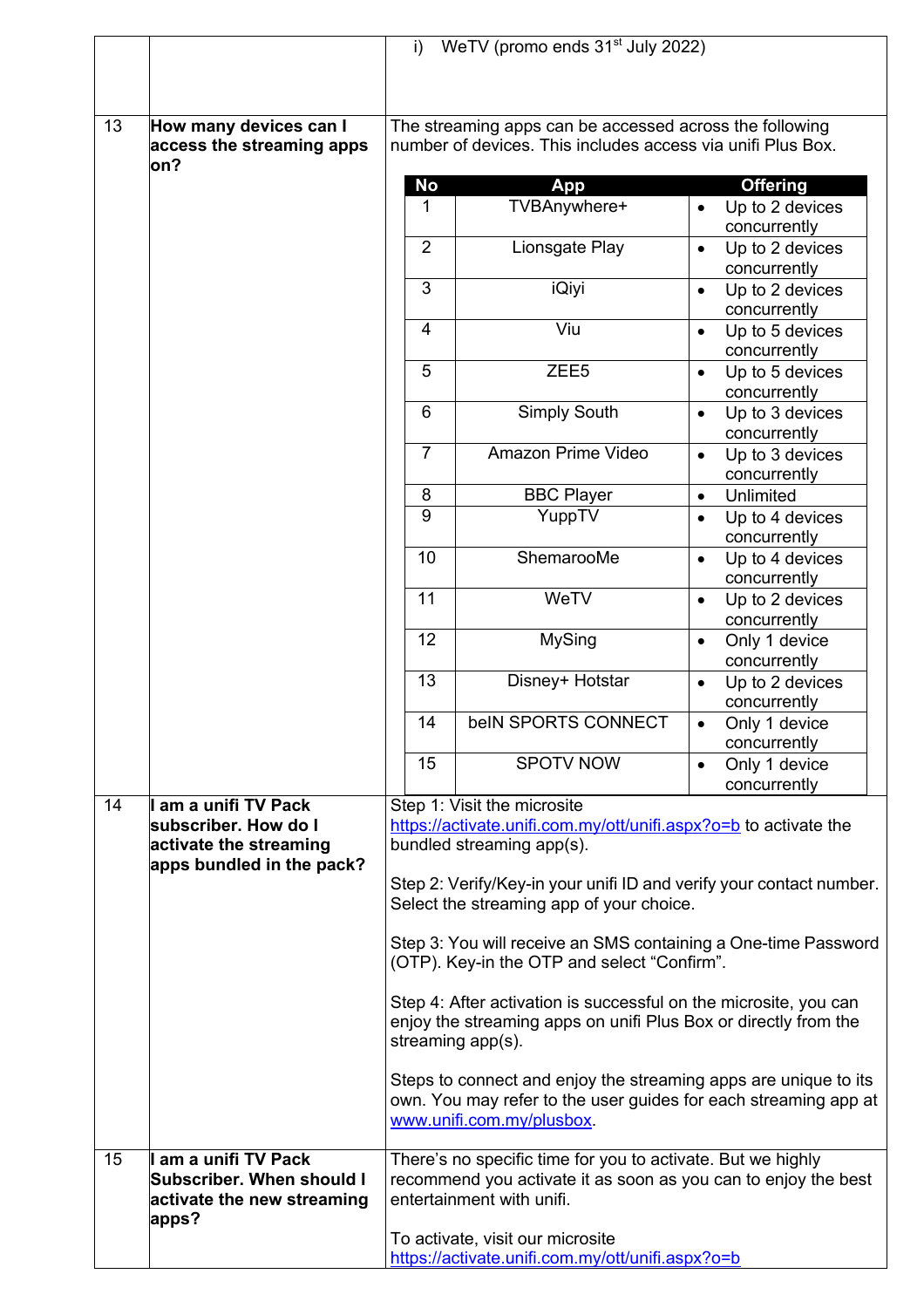| 16 | Can I switch or change my<br>current streaming app to<br>another of my choice?                                           | Starting 14 <sup>th</sup> March 2022, all vernacular packs (Varnam Plus<br>Pack, Aneka Plus Pack and Ruby Plus Pack) can switch its<br>bundled streaming app to one (1) of the following:<br>a) Viu<br>b) iQiyi<br>c) Simply South<br>d) ZEE5<br>e) WeTV<br>Once you have opted to switch your current app with another      |
|----|--------------------------------------------------------------------------------------------------------------------------|------------------------------------------------------------------------------------------------------------------------------------------------------------------------------------------------------------------------------------------------------------------------------------------------------------------------------|
|    |                                                                                                                          | eligible app (as listed above), you will still have access to the<br>current app until the expiry date. The expiry date of the current<br>app can be seen in the app itself.                                                                                                                                                 |
|    |                                                                                                                          | The subscription of the new app will start on the day after the<br>expiry date of the current app.                                                                                                                                                                                                                           |
|    |                                                                                                                          | You may visit this link to switch<br>https://activate.unifi.com.my/ott/profile.aspx                                                                                                                                                                                                                                          |
|    |                                                                                                                          | For Ultimate Pack customers, if you have opted in for the new OTT<br>streaming bundle (Disney+ Hotstar, BBC Player, beIN SPORTS<br>CONNECT & SPOTV NOW), you will not be able to switch any of<br>the OTTs with other OTTs. However, you can subscribe to the<br>other OTTs on ala-carte basis.                              |
| 17 | Can I switch the streaming<br>apps bundled with my unifi<br><b>TV vernacular Pack</b><br>multiple times?                 | Yes, for vernacular packs (Varnam Plus Pack, Aneka Plus Pack<br>and Ruby Plus Pack) you can switch the apps as many times as<br>you want at no additional costs. However, kindly note that you can<br>only switch to any one (1) of the streaming apps below:<br>a) Viu<br>b) iQiyi<br>c) Simply South<br>d) ZEE5<br>e) WeTV |
|    |                                                                                                                          | Please visit this link to switch<br>https://activate.unifi.com.my/ott/profile.aspx                                                                                                                                                                                                                                           |
| 18 | am a unifi TV Pack<br>subscriber and I have<br>already activated the<br>bundled streaming apps.<br>How do I get to enjoy | Starting 14 <sup>th</sup> March, if you are on any vernacular packs (Varnam<br>Plus Pack, Aneka Plus Pack and Ruby Plus Pack) you can switch<br>your current streaming app to WeTV anytime, at no additional<br>costs.                                                                                                       |
|    | WeTV which has just been<br>llaunched?                                                                                   | You may visit this link to switch<br>https://activate.unifi.com.my/ott/profile.aspx                                                                                                                                                                                                                                          |
| 19 | Why should I subscribe to<br>the streaming apps via<br>unifi instead of<br>subscribing directly to the<br>app?           | By subscribing via unifi, you get to enjoy curated bundles and<br>great add-on deals, specially crafted for you as our unifi Home<br>customer. You will also get to enjoy the convenience of paying<br>the subscriptions in one single unifi bill each month.                                                                |
| 20 | am not a unifi TV Pack<br>subscriber. Can I<br>subscribe to the new<br>streaming app offering?                           | If you are interested to subscribe to the following streaming apps,<br>you can subscribe on a la carte basis via<br>https://activate.unifi.com.my/ott/unifi.aspx?o=a<br>Disney+ Hotstar – from $17th$ May 2022 onwards<br>a)                                                                                                 |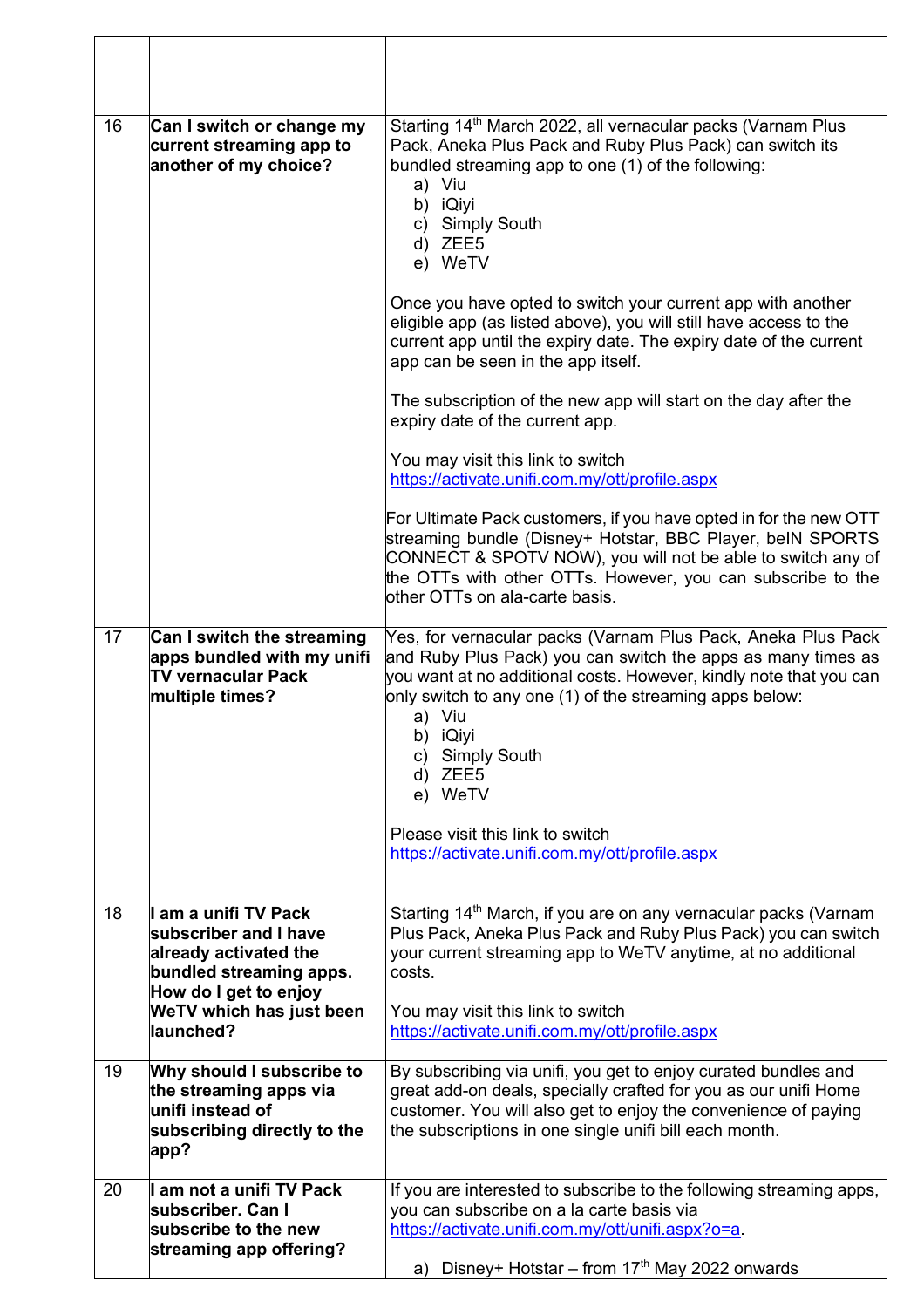| 21 |                                                                                                                                 | b) MySing<br>c) TVBAnywhere+<br>d) Amazon Prime Video (via unifi Plus Box only)<br>e) BBC Player<br>YuppTV<br>f)<br>ShemarooMe<br>g)<br>Lionsgate Play<br>h)<br>Viu<br>i)<br><b>Simply South</b><br>j)<br>k) ZEE5                                   |                                                                                                                                                                                                                                                          |           |                         |  |
|----|---------------------------------------------------------------------------------------------------------------------------------|-----------------------------------------------------------------------------------------------------------------------------------------------------------------------------------------------------------------------------------------------------|----------------------------------------------------------------------------------------------------------------------------------------------------------------------------------------------------------------------------------------------------------|-----------|-------------------------|--|
|    | Why can't I subscribe to<br><b>beIN SPORTS CONNECT</b><br>and SPOTV NOW on a la<br>carte basis?                                 | The access of these 2 apps is exclusive to unifi TV Ultimate Pack<br>subscribers at no additional costs. SPOTV NOW will be available<br>on a la carte basis soon.                                                                                   |                                                                                                                                                                                                                                                          |           |                         |  |
| 22 | How do I login to these<br>new streaming apps after I<br>have successfully                                                      | There are different login credentials for each streaming app, as<br>below:                                                                                                                                                                          |                                                                                                                                                                                                                                                          |           |                         |  |
|    | registered?                                                                                                                     | <b>No</b>                                                                                                                                                                                                                                           | App                                                                                                                                                                                                                                                      |           | <b>Login Credential</b> |  |
|    |                                                                                                                                 | 1                                                                                                                                                                                                                                                   | TVBAnywhere+                                                                                                                                                                                                                                             | $\bullet$ | unifi ID                |  |
|    |                                                                                                                                 | $\overline{2}$                                                                                                                                                                                                                                      | Lionsgate Play                                                                                                                                                                                                                                           | $\bullet$ | Mobile number           |  |
|    |                                                                                                                                 | 3                                                                                                                                                                                                                                                   | iQiyi                                                                                                                                                                                                                                                    | $\bullet$ | Mobile number           |  |
|    |                                                                                                                                 | 4                                                                                                                                                                                                                                                   | Viu                                                                                                                                                                                                                                                      | $\bullet$ | Mobile number           |  |
|    |                                                                                                                                 | $\overline{5}$                                                                                                                                                                                                                                      | ZEE <sub>5</sub>                                                                                                                                                                                                                                         | $\bullet$ | E-mail address          |  |
|    |                                                                                                                                 | $\overline{6}$                                                                                                                                                                                                                                      | <b>Simply South</b>                                                                                                                                                                                                                                      | $\bullet$ | E-mail address          |  |
|    |                                                                                                                                 | 7                                                                                                                                                                                                                                                   | Amazon Prime Video                                                                                                                                                                                                                                       | $\bullet$ | E-mail address          |  |
|    |                                                                                                                                 | 8                                                                                                                                                                                                                                                   | <b>BBC Player</b>                                                                                                                                                                                                                                        | $\bullet$ | unifi ID                |  |
|    |                                                                                                                                 | 9                                                                                                                                                                                                                                                   | YuppTV                                                                                                                                                                                                                                                   | $\bullet$ | E-mail address          |  |
|    |                                                                                                                                 | 10                                                                                                                                                                                                                                                  | ShemarooMe                                                                                                                                                                                                                                               | $\bullet$ | Mobile number           |  |
|    |                                                                                                                                 | 11                                                                                                                                                                                                                                                  | WeTV                                                                                                                                                                                                                                                     | $\bullet$ | Mobile number           |  |
|    |                                                                                                                                 | 12                                                                                                                                                                                                                                                  | <b>MySing</b>                                                                                                                                                                                                                                            | $\bullet$ | unifi ID                |  |
|    |                                                                                                                                 | 13                                                                                                                                                                                                                                                  | Disney+ Hotstar                                                                                                                                                                                                                                          | $\bullet$ | Mobile number           |  |
|    |                                                                                                                                 | 14                                                                                                                                                                                                                                                  | belN SPORTS                                                                                                                                                                                                                                              | $\bullet$ | unifi ID                |  |
|    |                                                                                                                                 |                                                                                                                                                                                                                                                     | <b>CONNECT</b>                                                                                                                                                                                                                                           |           |                         |  |
|    |                                                                                                                                 | 15<br><b>SPOTV NOW</b><br>unifi ID<br>$\bullet$                                                                                                                                                                                                     |                                                                                                                                                                                                                                                          |           |                         |  |
| 23 | What if I forget my unifi ID<br>to activate these streaming<br>apps?                                                            |                                                                                                                                                                                                                                                     | You may also check the confirmation e-mail you have received<br>upon successful registration.<br>You can check your unifi ID (i.e. yourname@unifi) in your monthly<br>bill. You can easily access it via myunifi app or unifi portal at<br>unifi.com.my. |           |                         |  |
|    |                                                                                                                                 |                                                                                                                                                                                                                                                     |                                                                                                                                                                                                                                                          |           |                         |  |
| 24 | Why am I not receiving the<br><b>OTP</b> to activate the<br>streaming apps?                                                     | Please verify your mobile number again.<br>If it is not the correct mobile number, you can update your latest<br>account contact details by reaching out to us via our digital<br>platforms: Live Chat on https://maya.unifi.com.my or myunifi app. |                                                                                                                                                                                                                                                          |           |                         |  |
| 25 | My mobile number<br>registered is correct. Why<br>am I still not receiving the<br><b>OTP</b> to activate the<br>streaming apps? | Please check if you may have set up SMS blocked list on your<br>phone. You will need to remove the number 62100 / 66555 from<br>the blocked list.                                                                                                   |                                                                                                                                                                                                                                                          |           |                         |  |
|    |                                                                                                                                 |                                                                                                                                                                                                                                                     | There might also be a network delay by your mobile network<br>provider. Please wait for a while before you retry.                                                                                                                                        |           |                         |  |
|    |                                                                                                                                 |                                                                                                                                                                                                                                                     | The OTP is valid within five (5) minutes upon generation. If your<br>OTP becomes invalid, you can request for the OTP to be sent again<br>to your verified mobile number.                                                                                |           |                         |  |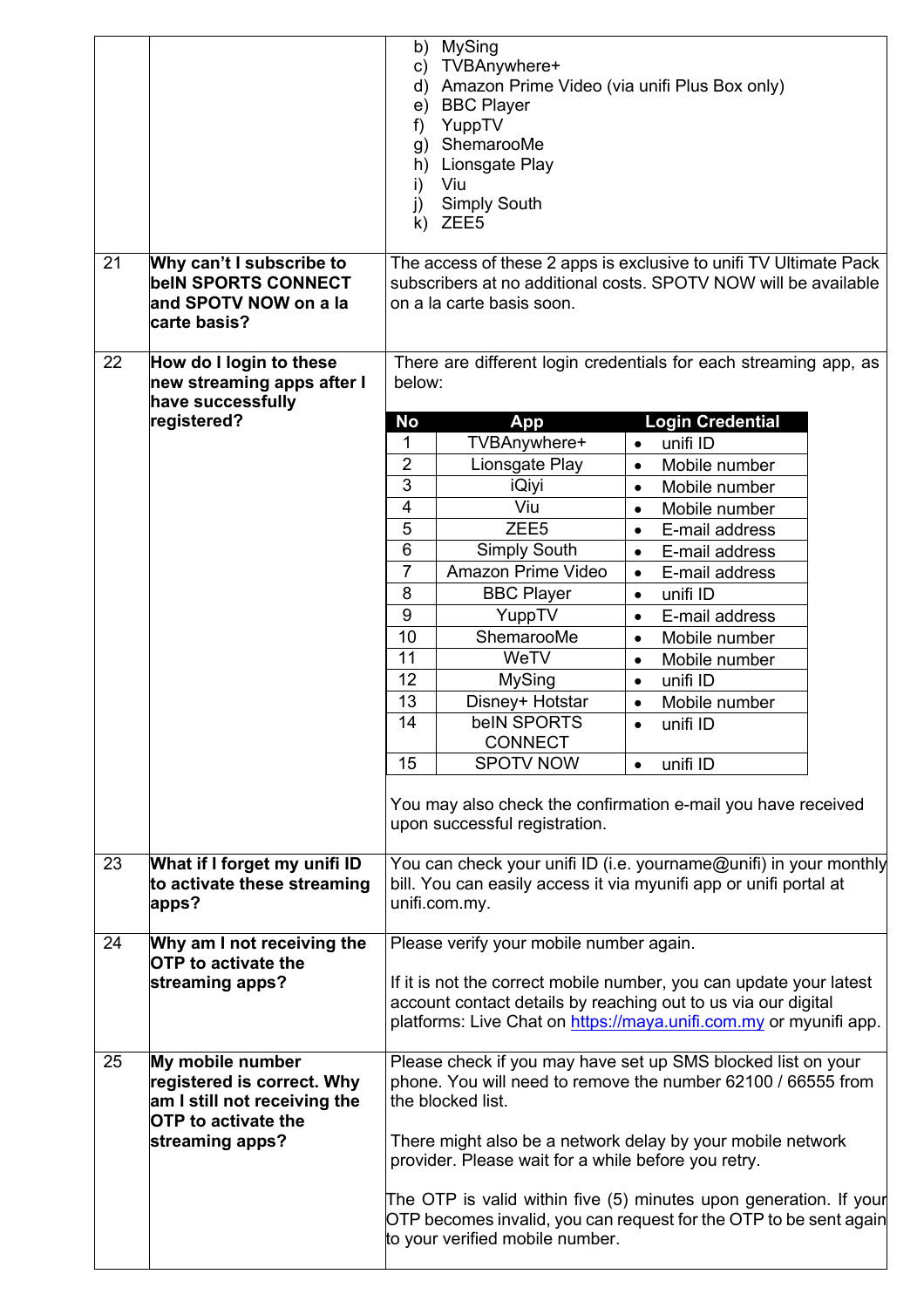| 26 | I have not received the e-<br>mail confirmation after                                                                                                                                  | Please wait for a moment and try to reload your inbox.                                                                                                                                                                                                                                                                                                                                                                                                                                                                                                                                                                                                                                                   |
|----|----------------------------------------------------------------------------------------------------------------------------------------------------------------------------------------|----------------------------------------------------------------------------------------------------------------------------------------------------------------------------------------------------------------------------------------------------------------------------------------------------------------------------------------------------------------------------------------------------------------------------------------------------------------------------------------------------------------------------------------------------------------------------------------------------------------------------------------------------------------------------------------------------------|
|    | activating the streaming<br>apps with complimentary                                                                                                                                    | Alternatively, you may try to check the spam/junk mail folder.                                                                                                                                                                                                                                                                                                                                                                                                                                                                                                                                                                                                                                           |
|    | access. What should I do?                                                                                                                                                              | If these methods fail, please reach out to us via our digital<br>platforms: Live Chat on https://maya.unifi.com.my or myunifi app<br>for further assistance.                                                                                                                                                                                                                                                                                                                                                                                                                                                                                                                                             |
| 27 | What if I forget my<br>password to the streaming<br>app?                                                                                                                               | You can refer to the e-mail and SMS received when you activated<br>the streaming app.                                                                                                                                                                                                                                                                                                                                                                                                                                                                                                                                                                                                                    |
| 28 | Can I change my password<br>on the streaming app?                                                                                                                                      | Sorry, you are unable to change your streaming app password after<br>activation.                                                                                                                                                                                                                                                                                                                                                                                                                                                                                                                                                                                                                         |
| 29 | <b>Can I watch content from</b><br>the streaming apps using<br>unifi TV Media Box (white<br>colour)?                                                                                   | Sorry, the streaming apps are available on unifi Plus Box only.<br>There are several options that you can explore:<br>a) Upgrade to unifi Plus Box at RM20/month<br>b) Subscribe or upgrade to any of unifi TV Packs, which includes<br>unifi Plus Box<br>c) You can also watch the streaming apps on the respective<br>mobile apps                                                                                                                                                                                                                                                                                                                                                                      |
| 30 | I do not have any unifi<br>Home broadband<br>subscription currently.<br>Can I get the streaming<br>app offering?                                                                       | You would need to subscribe to unifi Home with any of unifi TV<br>Packs to enjoy the added benefits with streaming apps.<br>Please visit www.unifi.com.my/extraordinary or the nearest<br>TMpoint to subscribe.                                                                                                                                                                                                                                                                                                                                                                                                                                                                                          |
| 31 | Am I able to use the<br>streaming apps when I am<br>connected to TM/unifi<br>network only?                                                                                             | For first-time activation, it is best for you to be connected to unifi<br>Wi-Fi network to enjoy special deals.<br>Once the activation is successful, you are free to use the<br>streaming apps subscribed anytime, anywhere. All you need is a<br>stable internet connection, regardless of the service provider.                                                                                                                                                                                                                                                                                                                                                                                       |
| 32 | I have an existing<br>subscription with the<br>streaming apps, can I<br>subscribe to the same app<br>via unifi?                                                                        | We would recommend that you terminate your current<br>subscription first, and then subscribe to the streaming app via unifi.<br>This is to avoid you being double charged for the same service.                                                                                                                                                                                                                                                                                                                                                                                                                                                                                                          |
| 33 | I have an existing a la carte<br>subscription to a<br>streaming app with unifi.<br>Am I eligible to enjoy the<br>special unifi TV Pack add-<br>on price during the<br>campaign period? | Yes, if you are a unifi TV Pack subscriber, you are eligible to<br>subscribe to the below streaming apps special add-on:<br>a) TVBAnywhere+<br>b) iQiyi<br>c) Viu<br><b>Simply South</b><br>d)<br>e) ZEE5<br>ShemarooMe<br>f)<br>g) YuppTV<br>h) Lionsgate Play (promo ends $31st$ July 2022)<br>i) WeTV (promo ends $31st$ July 2022)<br>So, we would advise you to terminate the current subscription and<br>resubscribe to enjoy the special price during the campaign period.<br>To add-on the streaming apps, you can visit this link<br>https://activate.unifi.com.my/ott/unifi.aspx?o=a. Key in your unifi<br>ID (i.e. yourname@unifi) to check your eligibility for the special<br>add-on price. |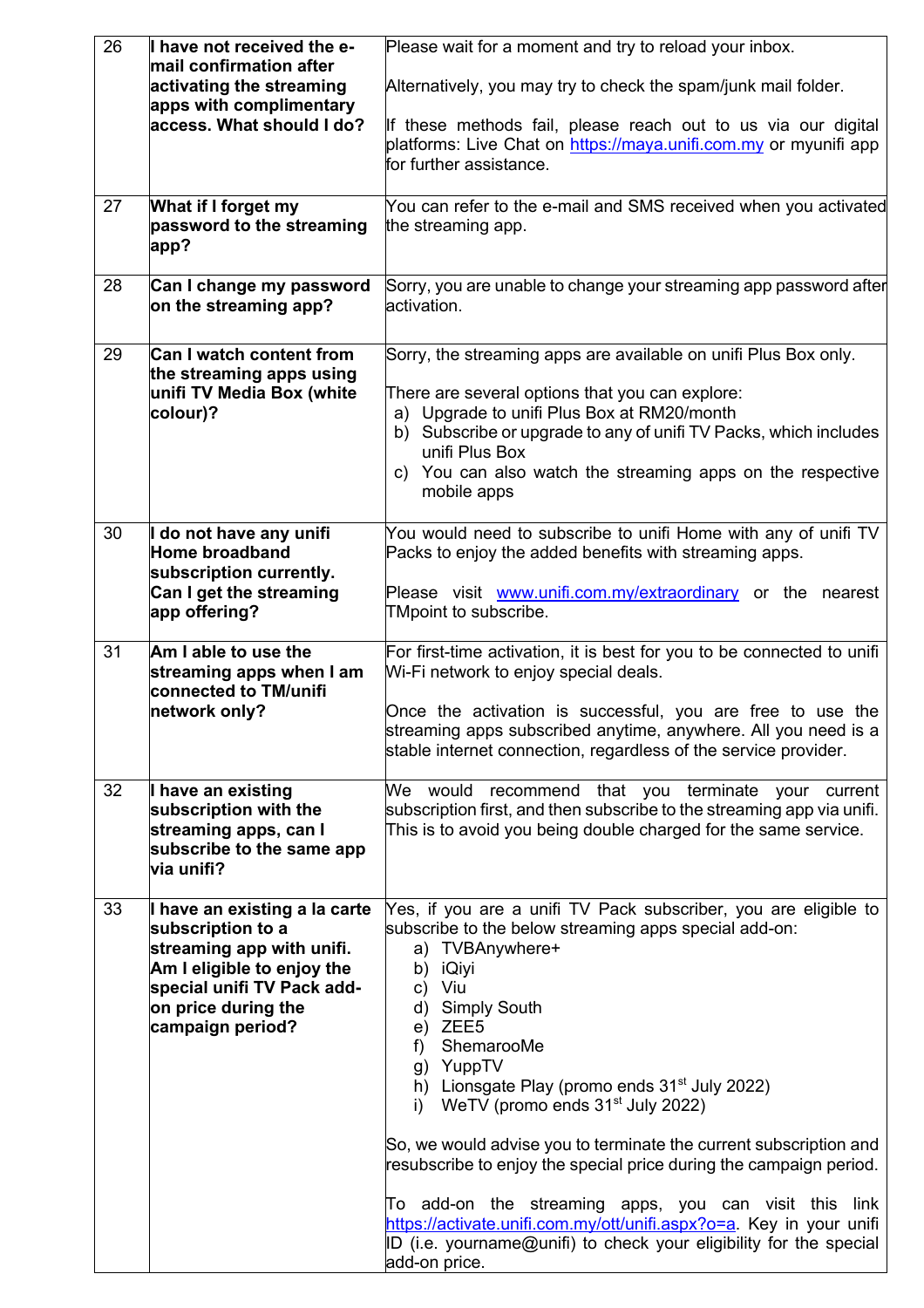| 34 | <b>Can I subscribe to more</b><br>than one streaming app<br>during this campaign<br>period?                                                                                                                  | Yes, you can and you will get to enjoy the special unifi TV Pack<br>add-on price for each of the streaming app available under this<br>campaign:<br>a) TVBAnywhere+<br>b)<br>iQiyi<br>Viu<br>c)<br><b>Simply South</b><br>d)<br>e) ZEE5<br>ShemarooMe<br>f)<br>g) YuppTV<br>h) Lionsgate Play (promo ends $31st$ July 2022)<br>WeTV (promo ends 31 <sup>st</sup> July 2022)<br>i)                                                                                                                                                                                                                                                      |
|----|--------------------------------------------------------------------------------------------------------------------------------------------------------------------------------------------------------------|----------------------------------------------------------------------------------------------------------------------------------------------------------------------------------------------------------------------------------------------------------------------------------------------------------------------------------------------------------------------------------------------------------------------------------------------------------------------------------------------------------------------------------------------------------------------------------------------------------------------------------------|
| 35 | am an existing unifi TV<br>Pack subscriber with<br>Streamyx network (TVOS).<br>Why am I unable to enjoy<br>the special unifi TV Pack<br>add-on for selected<br>streaming apps during the<br>campaign period? | We're sorry. Unfortunately, this campaign is only applicable for<br>unifi fiber customers with unifi TV Packs.                                                                                                                                                                                                                                                                                                                                                                                                                                                                                                                         |
| 36 | want to activate the<br>bundled access to the<br>streaming apps that comes<br>with my unifi TV Pack, at<br>no extra cost. Is there a<br>separate contract terms<br>applied to this?                          | No, there are no separate contract terms applied to the streaming<br>app activation. The access to the streaming apps will be per the<br>unifi TV Pack terms and conditions that you have subscribed to<br>because the bundled streaming app is included as part of the pack<br>offerings as below:<br>a) Ultimate Pack - with Disney+ Hostar, beIN SPORTS<br>CONNECT, SPOTV NOW and BBC Player (from 17 May<br>2022 onwards)<br>b) Varnam Plus Pack - with Simply South<br>c) Aneka Plus Pack - with Viu<br>d) Ruby Plus Pack - with iQiyi<br>You will also be bound by the terms and conditions of the<br>individual streaming apps. |
| 37 | Why do I see an expiry<br>date when I activate the<br>certain streaming app with<br>bundled access?                                                                                                          | Do not worry, you are entitled to the streaming app access with<br>your unifi TV Pack subscription. Please disregard the expiry date<br>on the app and continue to have fun binge-watching!                                                                                                                                                                                                                                                                                                                                                                                                                                            |
| 38 | What are the payment<br>options available for the<br>streaming apps?                                                                                                                                         | For the convenience of our customers, we highly encourage<br>payment via unifi billing (direct carrier billing).<br>There are several payment channels to pay your unifi bill:<br>a) myunifi app<br>b) unifi portal via www.unifi.com.my<br>c) Selected preferred online banking portals<br>d) Nearest TMpoint or TMpoint Authorised Dealer (TAD)<br>e) POS Malaysia                                                                                                                                                                                                                                                                   |
| 39 | Why does my unifi Plus<br>Box only display an<br>empty/black screen?                                                                                                                                         | We apologise for the inconvenience caused. Please follow the<br>below steps to clear the cache on your unifi Plus Box:<br>a) Go to "Settings"<br>b) Select "Apps"<br>c) Select "unifi TV"<br>d) Click on "Clear cache"                                                                                                                                                                                                                                                                                                                                                                                                                 |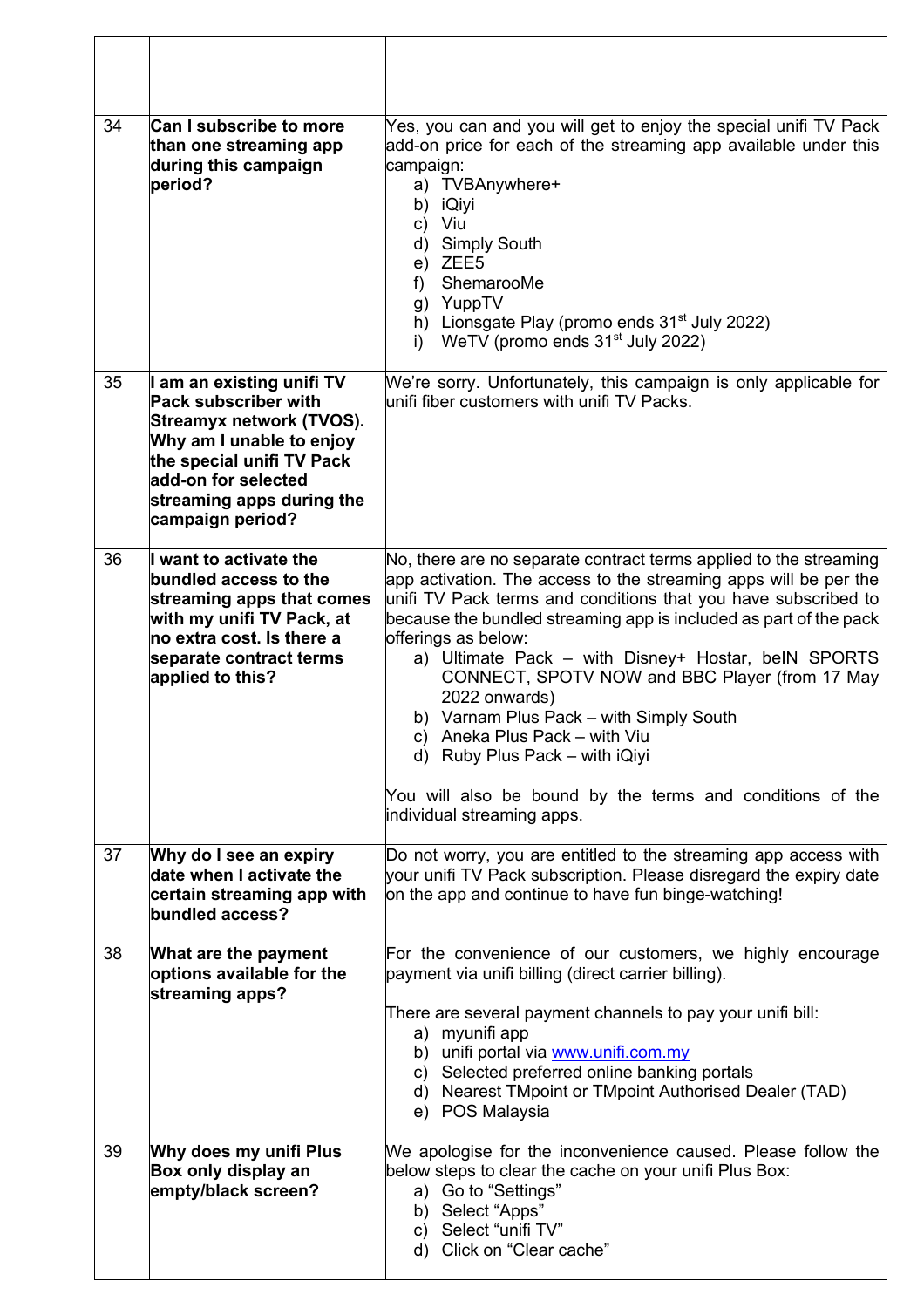|    | <b>ADDITIONAL QUESTIONS FOR IQIYI</b>                                                                                                                                                                                  |                                                                                                                                                                                                                                                                                                                                                                                                                                                                                                               |  |  |
|----|------------------------------------------------------------------------------------------------------------------------------------------------------------------------------------------------------------------------|---------------------------------------------------------------------------------------------------------------------------------------------------------------------------------------------------------------------------------------------------------------------------------------------------------------------------------------------------------------------------------------------------------------------------------------------------------------------------------------------------------------|--|--|
| 40 | I have selected and<br>activated iQiyi as the<br>streaming app of my<br>choice. Why do I get to<br>enjoy VIP access when my<br>subscription info stated<br>that it is Standard plan?                                   | This is a special treat for you! Because you are subscribing to iQiyi<br>with unifi, you get to enjoy iQiyi VIP access to stream more content<br>at your convenience.                                                                                                                                                                                                                                                                                                                                         |  |  |
| 41 | <b>Which login options</b><br>should I choose when I<br>have activated the<br>exclusive access to iQiyi<br>streaming app?                                                                                              | If you are using the mobile app, please select "Log in via SMS"<br>option to enjoy full access to the iQiyi app.<br>If you are using unifi Plus Box, please select "Log in with iQiyi<br>account" and follow the simple steps to continue.                                                                                                                                                                                                                                                                    |  |  |
| 42 | Why is iQiyi a la carte<br>subscription at<br>RM8.90/month not<br>available anymore?                                                                                                                                   | The option for a la carte subscription at RM8.90/month is currently<br>suspended from 21 <sup>st</sup> March 2022 until further notice.<br>There are several options for you to stream iQiyi, as below:<br>a) Subscribe to unifi TV Ruby Plus Pack to activate free<br>access to iQiyi<br>b) Subscribe to iQiyi as special unifi TV Pack add-on at only<br>RM5.90/month during campaign period 1 <sup>st</sup> February 2022<br>- 31 <sup>st</sup> December 2022, exclusive to unifi TV Packs<br>subscribers. |  |  |
| 43 | I am an existing iQiyi a la<br>carte subscriber at<br>RM8.90/month. Will I be<br>affected starting 21 <sup>st</sup> March<br>2022?                                                                                     | Good news, you will not be affected. You will continue to subscribe<br>to iQiyi a la carte at RM8.90/month until you decide to terminate<br>the streaming service.                                                                                                                                                                                                                                                                                                                                            |  |  |
| 44 | I am an existing iQiyi<br>subscriber at<br>RM5.90/month because I<br>have subscribed during<br>special unifi TV Pack add-<br>on campaign period. Will I<br>be affected starting 21 <sup>st</sup><br><b>March 2022?</b> | Good news, you will not be affected. You will continue to subscribe<br>to iQiyi as an add-on at RM5.90/month until you decide to<br>terminate the streaming service                                                                                                                                                                                                                                                                                                                                           |  |  |
|    |                                                                                                                                                                                                                        | <b>ADDITIONAL QUESTIONS FOR LIONSGATE PLAY</b>                                                                                                                                                                                                                                                                                                                                                                                                                                                                |  |  |
| 45 | Why can't I watch<br>Lionsgate Play app via<br>unifi Plus Box?                                                                                                                                                         | You would need to update the Lionsgate Play app to the latest<br>version (2.0.1.2021.09.29) on Google Play Store. Once you have<br>installed it in your unifi Plus Box, please sign in using your User ID<br>(i.e. your mobile number) and don't forget to include the country<br>code "6" (e.g.: 60123456789).                                                                                                                                                                                               |  |  |
| 46 | Why can't I sign in to the<br>Lionsgate Play app after<br>my activation?                                                                                                                                               | We are so sorry for the inconvenience. Please insert Malaysia's<br>country code "6" followed by your mobile number (e.g.<br>60123456789) to log in with the activated credentials.                                                                                                                                                                                                                                                                                                                            |  |  |
|    | <b>ADDITIONAL QUESTIONS FOR VIU</b>                                                                                                                                                                                    |                                                                                                                                                                                                                                                                                                                                                                                                                                                                                                               |  |  |
| 47 | Why can't I log in to Viu<br>using the credentials<br>received via confirmation<br>email and SMS?                                                                                                                      | For first-time activation, you would need to have your device<br>connected to unifi Home Wi-Fi network. Once connected, you can<br>register and log in using your Viu account. You can now enjoy the<br>exclusive access to Viu included in your unifi TV Pack<br>subscription!                                                                                                                                                                                                                               |  |  |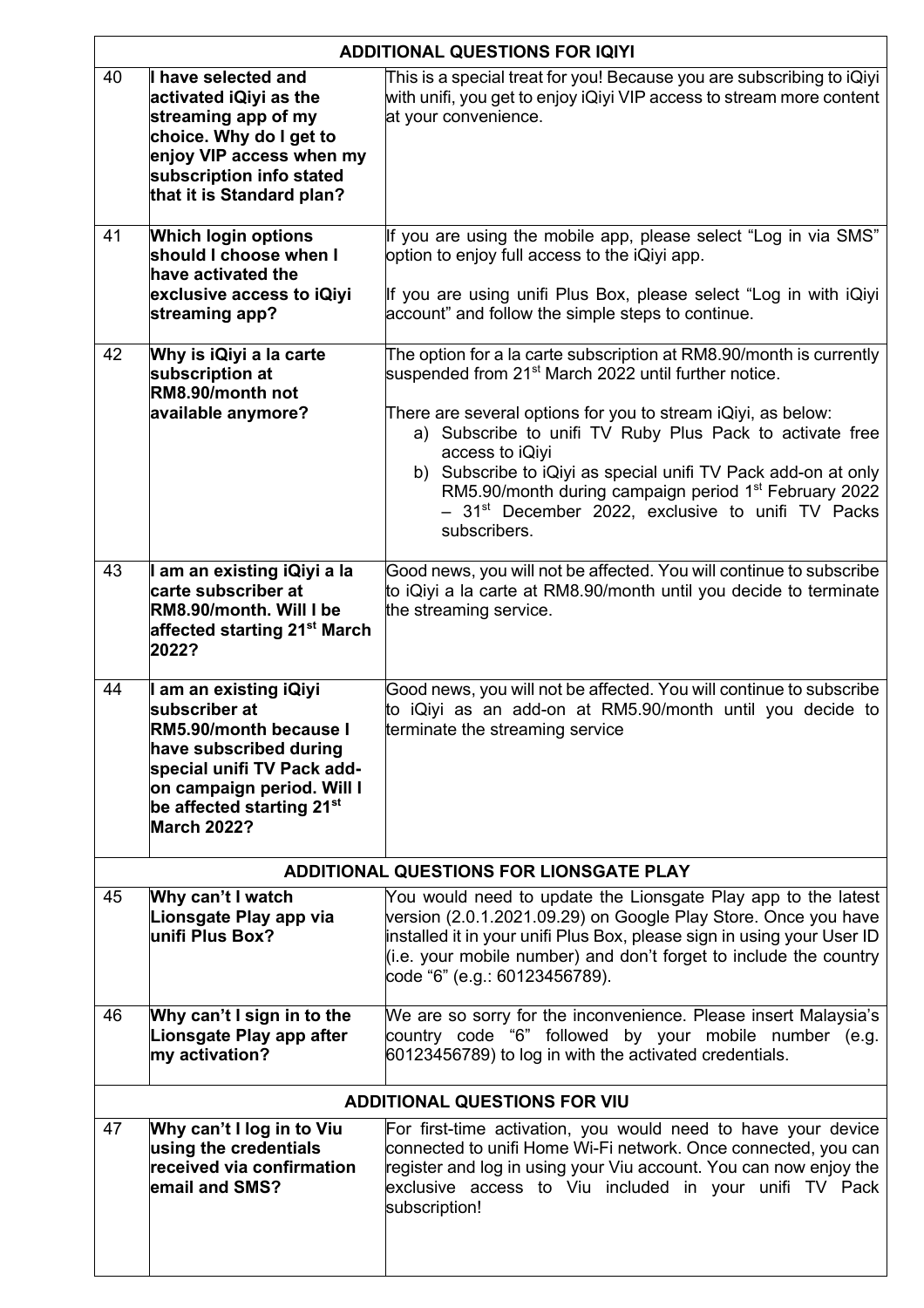|    | <b>ADDITIONAL QUESTIONS FOR DISNEY+ HOTSTAR</b>                                                                                                                                                                                         |                                                                                                                                                                                                                                                                                                                                                                                                                                                                                                                                                                                                                                                                                                                                                                                                                                                                                                                                                                                                                                                                                                                                                                             |  |  |
|----|-----------------------------------------------------------------------------------------------------------------------------------------------------------------------------------------------------------------------------------------|-----------------------------------------------------------------------------------------------------------------------------------------------------------------------------------------------------------------------------------------------------------------------------------------------------------------------------------------------------------------------------------------------------------------------------------------------------------------------------------------------------------------------------------------------------------------------------------------------------------------------------------------------------------------------------------------------------------------------------------------------------------------------------------------------------------------------------------------------------------------------------------------------------------------------------------------------------------------------------------------------------------------------------------------------------------------------------------------------------------------------------------------------------------------------------|--|--|
| 48 | What if I want to use a<br>different mobile number,<br>which is not registered to<br>my unifi account for my<br>Disney+ Hotstar access?                                                                                                 | You can update your registered mobile number by contacting us<br>at https://maya.unifi.com.my. We will process your request<br>accordingly within 3 business days.<br>You can also update your registered mobile number here<br>https://activate.unifi.com.my/ott/profile.aspx at<br>"Manage<br>My<br>Streaming Apps". However, you can only change the registered<br>mobile number after 30 days of activation.                                                                                                                                                                                                                                                                                                                                                                                                                                                                                                                                                                                                                                                                                                                                                            |  |  |
| 49 | I have an existing Disney+<br>Hotstar account. Do I get<br>to retain my previous<br>viewing history on the app<br>once I activated the access<br>via unifi?                                                                             | Yes, you will be able to retain the viewing history if your registered<br>mobile number with unifi is the same as your existing Disney+<br>Hotstar account. This is because you still maintain your login<br>credential.                                                                                                                                                                                                                                                                                                                                                                                                                                                                                                                                                                                                                                                                                                                                                                                                                                                                                                                                                    |  |  |
| 50 | I am entitled to Disney+<br>Hotstar with my unifi<br>subscription. Why have I<br>not receive notification to<br>access the app?                                                                                                         | Firstly, you would need to go to "Manage My Streaming Apps"<br>here https://activate.unifi.com.my/ott/profile.aspx to check if your<br>bundled streaming app entitlement is activated.<br>If it is not indicated, you can activate your bundled streaming app<br>at https://activate.unifi.com.my/ott/unifi.aspx?o=b with your unifi<br>ID (e.g. yourname@unifi).<br>If you require further assistance, please reach out to us via our<br>digital platforms: Live Chat on https://maya.unifi.com.my or<br>myunifi app.                                                                                                                                                                                                                                                                                                                                                                                                                                                                                                                                                                                                                                                      |  |  |
| 51 | I have an existing Disney+<br><b>Hotstar account and I also</b><br>have unifi TV Ultimate<br>Pack registered to the<br>same mobile number. How<br>do I update my<br>subscription so I can enjoy<br>the bundled access<br>entertainment? | You may provide another mobile number to enjoy the bundled<br>access with unifi TV Ultimate Pack. If you prefer to maintain the<br>same mobile number, you may reach out to Disney+ Hotstar<br>customer service for service cancellation before activating your<br>bundled access entitlement with unifi.                                                                                                                                                                                                                                                                                                                                                                                                                                                                                                                                                                                                                                                                                                                                                                                                                                                                   |  |  |
| 52 | I am an existing Ultimate<br>Pack subscriber and I have<br>received an email and/or<br>SMS to inform me that I am<br>entitled for Disney+<br>Hotstar access bundled at<br>no extra cost. What should<br>l do?                           | Eligible Subscribers of unifi TV Ultimate Pack who are yet to<br>activate any of their current complimentary OTT app (Lionsgate<br>Play + 1 OTT app of their choice) under the Ultimate Pack will<br>receive an EDM and/or SMS as a notification for Eligible<br>Subscribers to have the access to Disney+ Hotstar, commencing<br>from 17 May 2022 onwards or option to pre-register interest.<br>Commencing from 17 May 2022 onwards, Eligible Subscribers<br>shall be able to access or activate their new OTT app bundle<br>consisting of Disney+ Hotstar, beIN SPORTS CONNECT, SPOTV<br>NOW and BBC Player at https://activate.unifi.com.my; or<br>Eligible Subscribers of unifi TV Ultimate Pack who have activated<br>and currently enjoying the complimentary OTT app (Lionsgate<br>Play + 1 OTT app of their choice) under the Ultimate Pack cannot<br>access the new OTT app bundle. Eligible Subscribers will be given<br>EDM and/or SMS to switch to the new OTT App bundle during the<br>pre-registration period. From 17 May 2022 onwards, Eligible<br>Subscribers can visit https://activate.unifi.com.my and select<br>'Manage My Streaming Apps" to switch. |  |  |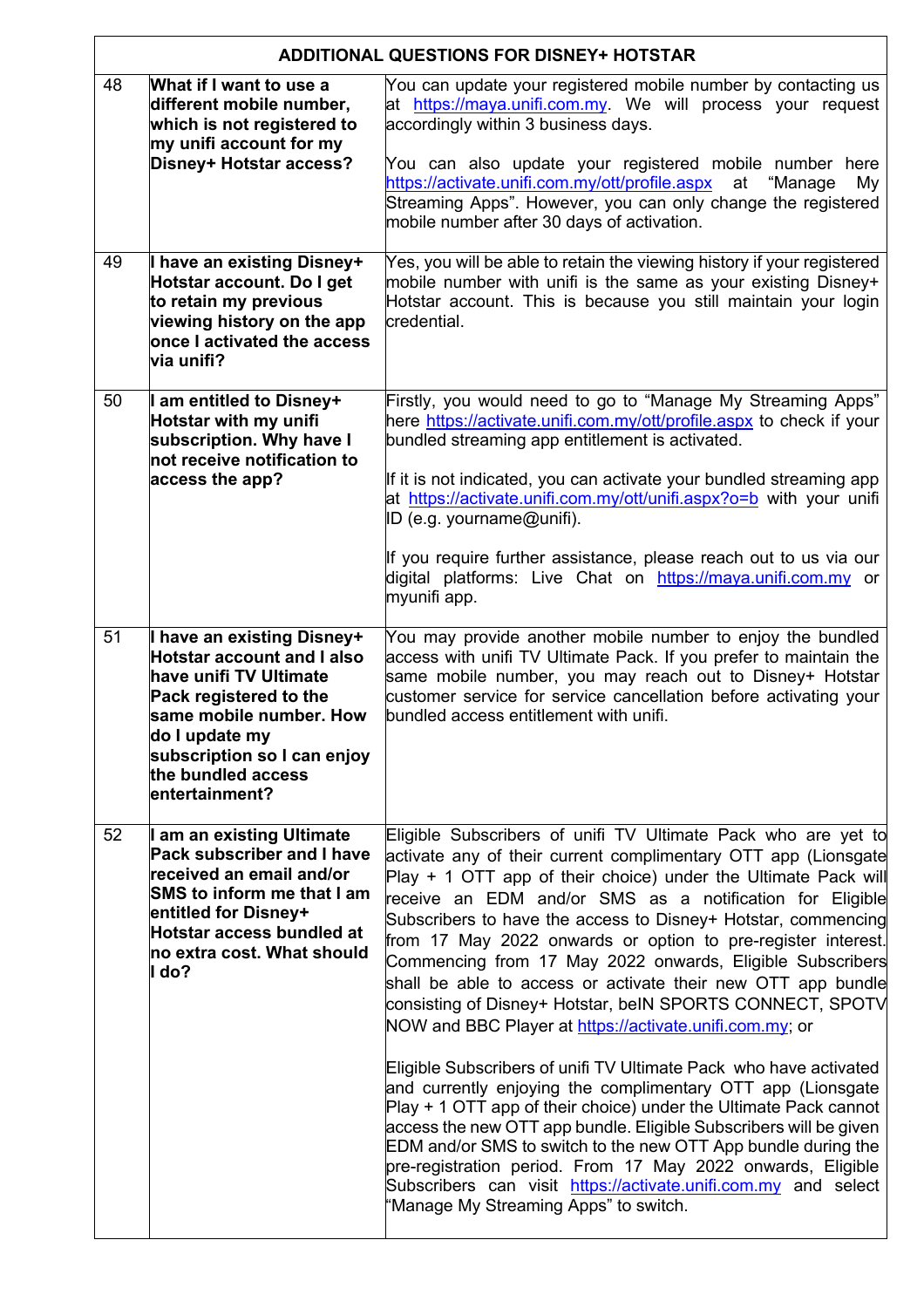| 53 | Can non-unifi TV Packs<br>subscribers access<br>Disney+ Hostar?                                                                                  | Yes, you may enjoy Disney+ Hostar on a la carte bases at the<br>current retail price of RM54.90 for three (3) months by signing up<br>via https://activate.unifi.com.my/ott/unifi.aspx?o=a<br>You will be billed on a quarterly basis in your unifi bill on behalf of<br>Disney.                                                                                                                                                                            |  |  |  |
|----|--------------------------------------------------------------------------------------------------------------------------------------------------|-------------------------------------------------------------------------------------------------------------------------------------------------------------------------------------------------------------------------------------------------------------------------------------------------------------------------------------------------------------------------------------------------------------------------------------------------------------|--|--|--|
| 54 | What are the terms of my<br>access to Disney+<br>Hotstar?                                                                                        | Your subscription will comments on the date you first opt-in or are<br>entitled to the access of Disney+ Hotstar with TM, in each case<br>irrespective of whether you log in or complete the registration<br>process for Disney+ Hotstar.                                                                                                                                                                                                                   |  |  |  |
|    |                                                                                                                                                  | By subscribing to Disney+ Hotstar brought to you by TM, you will<br>be required to confirm that you have read, understood, accepted<br>and agreed to be bound by the following terms and conditions:                                                                                                                                                                                                                                                        |  |  |  |
|    |                                                                                                                                                  | a) General Terms and Conditions (for unifi Over-The-Top<br>Subscription<br>(OTT)<br>App<br>https://activate.unifi.com.my/ott/lib/tnc/tnc.pdf;<br>b) Terms and Conditions for unifi TV Packs Subscriptions (if<br>applicable)<br>https://activate.unifi.com.my/ott/lib/tnc/packtnc.pdf;<br>c) Disney+ Hotstar Terms Of Use<br>https://www.hotstar.com/my/terms-of-use; and<br>d) Disney+ Hotstar Privacy Policy<br>https://www.hotstar.com/my/privacy-policy |  |  |  |
|    | <b>ADDITIONAL QUESTIONS FOR MYSING</b>                                                                                                           |                                                                                                                                                                                                                                                                                                                                                                                                                                                             |  |  |  |
| 55 | How do I search for the<br>song or artist that I want?                                                                                           | When you are on the Home page, you can click on "Song" or<br>'Artist". The search bar will appear on the left, and you can type in<br>the name of the song/artist. The search results will appear on the<br>right.                                                                                                                                                                                                                                          |  |  |  |
|    |                                                                                                                                                  | To search, you need to key-in the name or initial without space.<br>For example, to search for Siti Nurhaliza's songs, you can type<br>'Sitinurhaliza" or "SN"                                                                                                                                                                                                                                                                                              |  |  |  |
| 56 | Why is my Favourite list on<br>the Home page empty?                                                                                              | When you sign-in for the first time, the Favourite list will be empty<br>until you start to curate and save your all-time favourite karaoke<br>ltunes.                                                                                                                                                                                                                                                                                                      |  |  |  |
| 57 | How do I add and manage<br>my favourite songs in the<br><b>Favourite list?</b>                                                                   | To add a song to your Favourite list, you can click on the<br>'Favourite" icon on the song title.<br>To remove a song from your Favourite list, you can click on the<br>'Delete" icon on the song title. You can add the song to your<br>Favourite list again anytime.                                                                                                                                                                                      |  |  |  |
| 58 | Why are the music videos<br>of selected songs on<br>MySing different from the<br>music videos I have<br>watched on other<br>streaming platforms? | The music videos on MySing are the official karaoke version<br>provided by the recording labels, which can be different from the<br>music videos released for viewing/streaming only.                                                                                                                                                                                                                                                                       |  |  |  |
| 59 | Why are some music<br>videos in low-definition?                                                                                                  | While most of the latest and current karaoke hits are in high-<br>definition, some of the classic and evergreen favourites were<br>recorded many years ago, hence the quality is not as high-<br>definition as we are familiar with now.                                                                                                                                                                                                                    |  |  |  |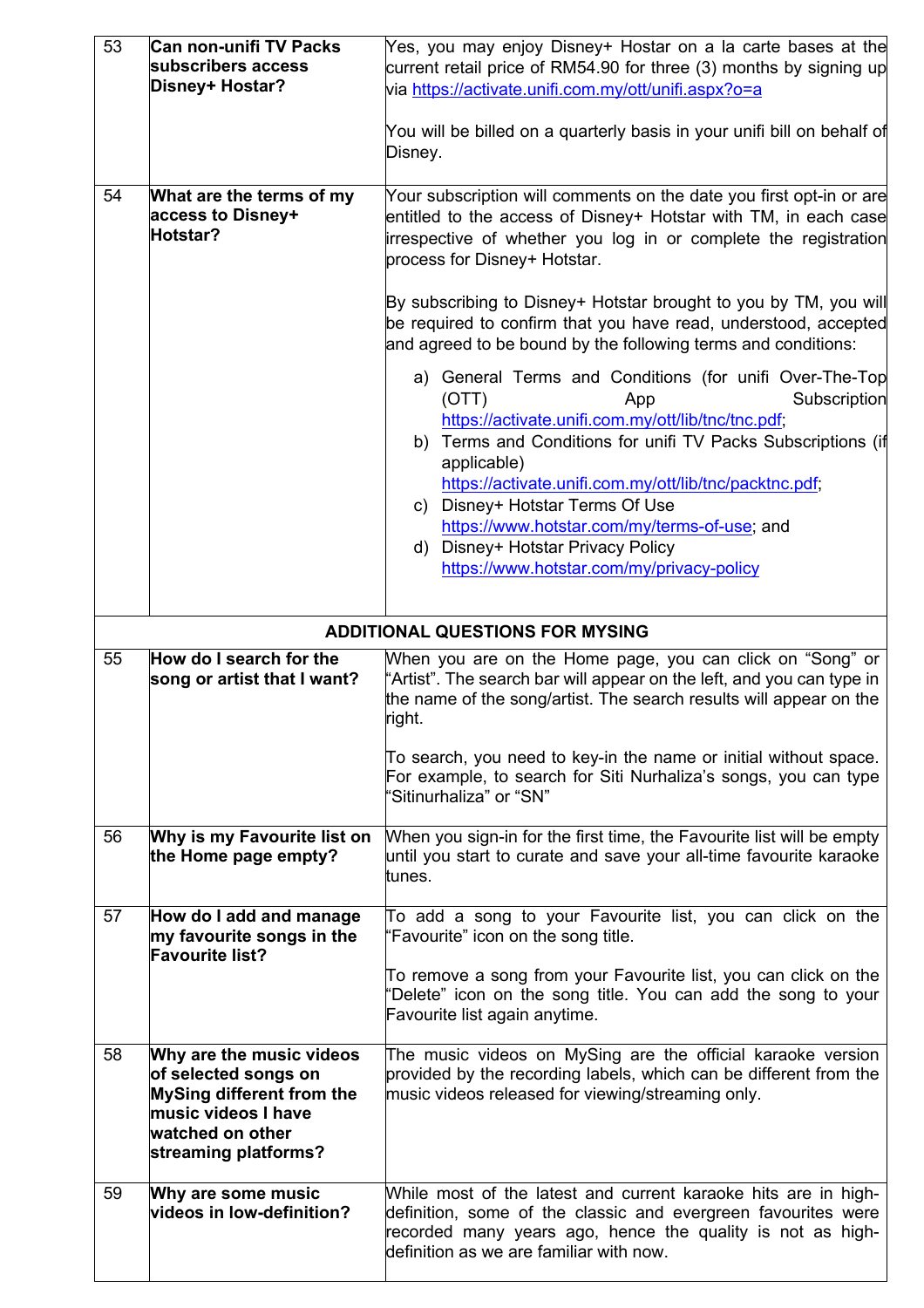| 60 | <b>What is the MySing</b><br><b>Karaoke Speaker Set</b><br>promotion?                                       | Upon subscribing to MySing app on unifi Plus Box you are eligible<br>to enjoy a special offer of RM100 voucher to purchase MySing N-<br>S10 Karaoke Device. The promotion is valid from 1 <sup>st</sup> May 2022<br>until 30 <sup>th</sup> September 2022. |  |  |
|----|-------------------------------------------------------------------------------------------------------------|------------------------------------------------------------------------------------------------------------------------------------------------------------------------------------------------------------------------------------------------------------|--|--|
| 61 | Where can I get the<br><b>MySing Karaoke Speaker</b><br>Set voucher?                                        | Upon successful subscription, you will receive the voucher code<br>via a confirmation email.                                                                                                                                                               |  |  |
|    |                                                                                                             | Please try to check the spam/junk mail folder for the confirmation<br>email.                                                                                                                                                                               |  |  |
| 62 | How long is the voucher<br>validity?                                                                        | You would need to redeem and enjoy the voucher benefits within<br>seven (7) days upon receiving the confirmation email.                                                                                                                                    |  |  |
| 63 | Where can I redeem the<br>voucher?                                                                          | You can redeem the voucher via MySing's official store on Shopee<br>or Lazada. Select the N-S10 Karaoke Device and key-in the<br>voucher code during checkout                                                                                              |  |  |
|    |                                                                                                             | Shopee: https://bit.ly/3LMDp58                                                                                                                                                                                                                             |  |  |
|    |                                                                                                             | Lazada: https://bit.ly/3Jkw3oc                                                                                                                                                                                                                             |  |  |
| 64 | How many times can I<br>redeem the voucher?                                                                 | You can redeem and use it for one (1) time only.                                                                                                                                                                                                           |  |  |
| 65 | Who should I contact if I<br>have any problems with<br><b>MySing Karaoke Speaker</b><br>Set?                | If you face any issues with MySing Karaoke Speaker Set, please<br>get in touch with MySing official store customer service on Shopee<br>or Lazada. TM/unifi shall have no liability and shall not be liable<br>for any damages to the device.              |  |  |
| 66 | Can I exchange the MySing<br>voucher to cash/rebate to<br>my unifi bill?                                    | Unfortunately, the voucher is not exchangeable to any form<br>including cash and rebates. It is solely for the redemption when<br>purchasing the MySing Karaoke Speaker Set.                                                                               |  |  |
| 67 | Can I use my existing<br>microphones to pair with<br><b>MySing Karaoke Speaker</b><br>Set?                  | The MySing Karaoke Speaker Set is only compatible with MySing<br>microphones.                                                                                                                                                                              |  |  |
| 68 | <b>Where can I purchase</b><br>additional microphones to<br>pair with MySing Karaoke<br><b>Speaker Set?</b> | The MySing Speaker can only pair with 2 microphones at any one<br>time. If you need to replace your microphone, you can purchase<br>via MySing's official store on Shopee or Lazada:                                                                       |  |  |
|    |                                                                                                             | Shopee: https://bit.ly/3LMDp58                                                                                                                                                                                                                             |  |  |
|    |                                                                                                             | Lazada: https://bit.ly/3Jkw3oc                                                                                                                                                                                                                             |  |  |
| 69 | Can I use other brand of<br>karaoke sets (besides                                                           | We recommend that you use the MySing Karaoke Speaker Set as<br>it is compatible with unifi Plus Box.                                                                                                                                                       |  |  |
|    | <b>MySing Karaoke Speaker</b><br>Set) with MySing app?                                                      | Should you wish to use another karaoke set, please ensure that<br>the speaker supports Optical Audio In. You may need to consult<br>your karaoke hardware seller to ensure its compatibility with unifi<br>Plus Box before your purchase.                  |  |  |
|    |                                                                                                             | <b>SERVICE TERMINATION</b>                                                                                                                                                                                                                                 |  |  |
| 70 | If I terminate my unifi<br>Home account, can I<br>continue to enjoy the<br>exclusive deals with the         | Unfortunately no, because the streaming apps subscription and<br>exclusive deals are exclusive to your unifi Home account.                                                                                                                                 |  |  |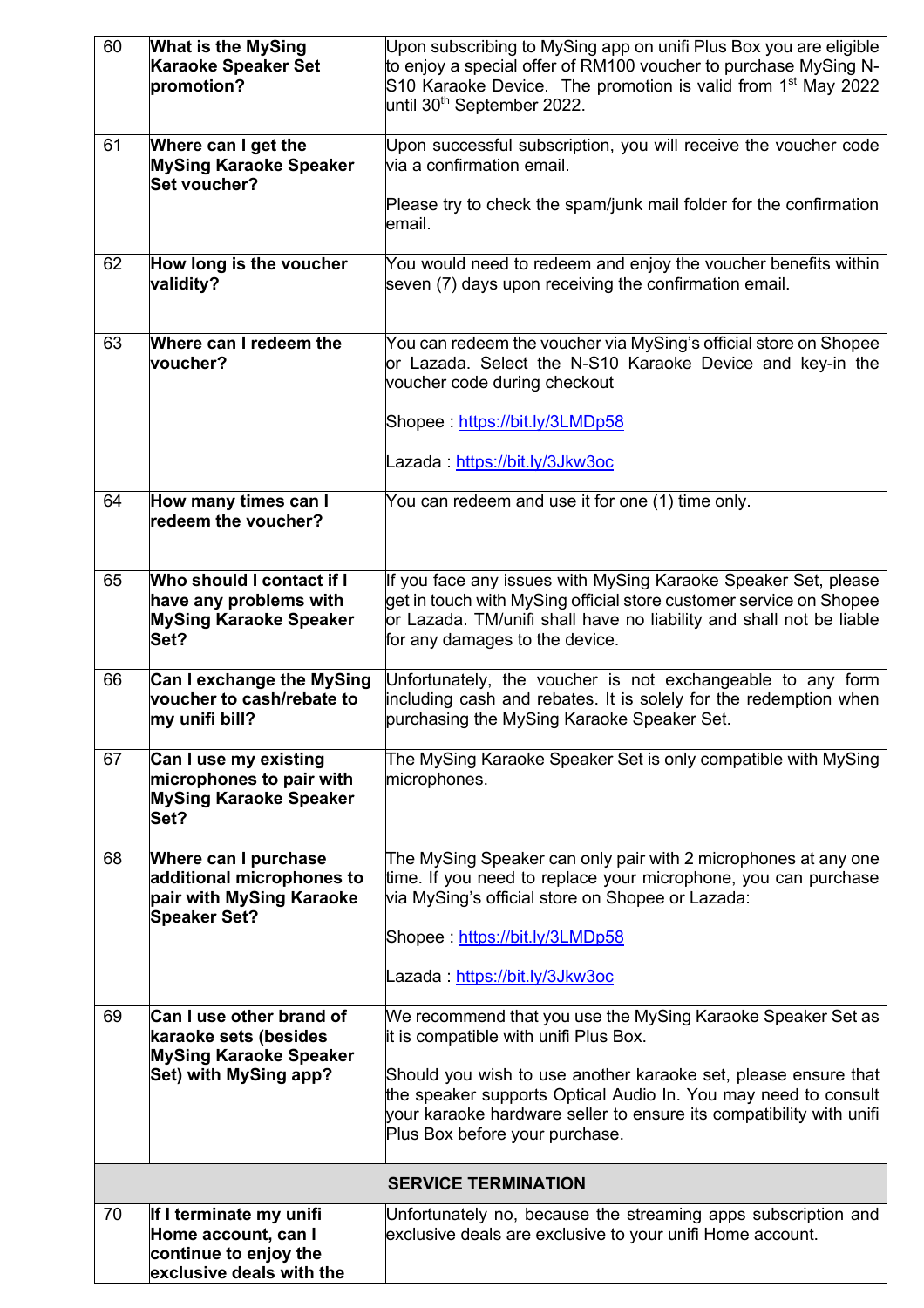|    | streaming apps?                                                                                                                                                                                |                                                                                                                                                                                                                                                                                                                                                                                                                                                                                                                                                                         |                                                                                        |                                                                                           |  |
|----|------------------------------------------------------------------------------------------------------------------------------------------------------------------------------------------------|-------------------------------------------------------------------------------------------------------------------------------------------------------------------------------------------------------------------------------------------------------------------------------------------------------------------------------------------------------------------------------------------------------------------------------------------------------------------------------------------------------------------------------------------------------------------------|----------------------------------------------------------------------------------------|-------------------------------------------------------------------------------------------|--|
|    |                                                                                                                                                                                                |                                                                                                                                                                                                                                                                                                                                                                                                                                                                                                                                                                         |                                                                                        |                                                                                           |  |
| 71 | How do I terminate my<br>streaming apps<br>subscription?                                                                                                                                       | Feel free to reach out to us via our digital platforms:<br>Live Chat on https://maya.unifi.com.my or myunifi app.                                                                                                                                                                                                                                                                                                                                                                                                                                                       |                                                                                        |                                                                                           |  |
| 72 | Will I get a refund if I<br>terminate my special unifi<br>TV Pack add-on or a la<br>carte streaming app<br>subscription?                                                                       | Unfortunately, if you cancel the subscription midway of the billing<br>cycle, you will not be refunded for the remaining period. This<br>means, you can still enjoy the service until the end of the billing<br>cycle for that month or quarter*. Your access to the service will be<br>discontinued starting from the next billing cycle and no further<br>charges will be reflected in your bill.<br>Note: For Disney+ Hotstar a la carte option (RM54.90 for 3 months),<br>this is based on Disney's current retail price, and will be billed on a<br>3-month basis. |                                                                                        |                                                                                           |  |
|    |                                                                                                                                                                                                | <b>CONTACT US</b>                                                                                                                                                                                                                                                                                                                                                                                                                                                                                                                                                       |                                                                                        |                                                                                           |  |
| 73 | Who should I contact if I<br>need any assistance or<br>service inquiry on streaming<br>apps with unifi?                                                                                        | Feel free to reach out to us via our digital platforms:<br>Live Chat on https://maya.unifi.com.my or myunifi app.                                                                                                                                                                                                                                                                                                                                                                                                                                                       |                                                                                        |                                                                                           |  |
| 74 | Where can I get more info on For more information regarding the streaming apps, please check<br>out the respective streaming apps' T&C and FAQ from the links<br>the streaming apps?<br>below: |                                                                                                                                                                                                                                                                                                                                                                                                                                                                                                                                                                         |                                                                                        |                                                                                           |  |
|    |                                                                                                                                                                                                | T&C<br><b>FAQ</b><br>App                                                                                                                                                                                                                                                                                                                                                                                                                                                                                                                                                |                                                                                        |                                                                                           |  |
|    |                                                                                                                                                                                                | TVBAnywhere+                                                                                                                                                                                                                                                                                                                                                                                                                                                                                                                                                            | https://www.tvbanywhe<br>re.com/terms-of-<br>services.html                             | https://www.tvbanywhere<br>.com/faq.html                                                  |  |
|    |                                                                                                                                                                                                | Lionsgate Play                                                                                                                                                                                                                                                                                                                                                                                                                                                                                                                                                          | https://lionsgateplay.co<br>m/termsandconditions                                       | https://lionsgateplay.com<br>/faq                                                         |  |
|    |                                                                                                                                                                                                | iQiyi                                                                                                                                                                                                                                                                                                                                                                                                                                                                                                                                                                   | https://www.ig.com/intl<br>-common/international-<br>useragreement.html?la<br>ng=en us | https://www.iq.com/intl-<br>common/international-<br>privacyagreement.html?l<br>ang=en us |  |
|    |                                                                                                                                                                                                | Viu                                                                                                                                                                                                                                                                                                                                                                                                                                                                                                                                                                     | https://www.viu.com/ot<br>t/my/en/all/terms                                            | https://www.viu.com/ott/<br>my/en/all/terms                                               |  |
|    |                                                                                                                                                                                                | ZEE <sub>5</sub>                                                                                                                                                                                                                                                                                                                                                                                                                                                                                                                                                        | https://www.zee5.com/<br>global/termsofuse                                             | https://faq.zee5.com/?co<br>untry=MY                                                      |  |
|    |                                                                                                                                                                                                | Simply South                                                                                                                                                                                                                                                                                                                                                                                                                                                                                                                                                            | https://www.simplysout<br>h.tv/terms                                                   | https://www.simplysouth.<br>tv/faq                                                        |  |
|    |                                                                                                                                                                                                | Amazon Prime<br>Video                                                                                                                                                                                                                                                                                                                                                                                                                                                                                                                                                   | https://www.primevide<br>o.com/help/ref=atv_hp<br>nd cnt?nodeld=2020<br>95490          | https://www.primevideo.c<br>om/help/ref=atv nb hp                                         |  |
|    |                                                                                                                                                                                                | WeTV                                                                                                                                                                                                                                                                                                                                                                                                                                                                                                                                                                    | https://wetv.vip/static/t<br>erms-en.html                                              | https://wetv.vip/static/hel<br>p.html?language=en&are<br>acode=153576                     |  |
|    |                                                                                                                                                                                                | MySing                                                                                                                                                                                                                                                                                                                                                                                                                                                                                                                                                                  | https://mysing.com.my/<br>app license agreeme<br>nt/                                   | https://mysing.com.my/a<br>pp faq/                                                        |  |
|    |                                                                                                                                                                                                | Disney+ Hotstar                                                                                                                                                                                                                                                                                                                                                                                                                                                                                                                                                         | https://www.hotstar.co<br>m/my/terms-of-use                                            | https://help.hotstar.com/<br>my/en/support/home                                           |  |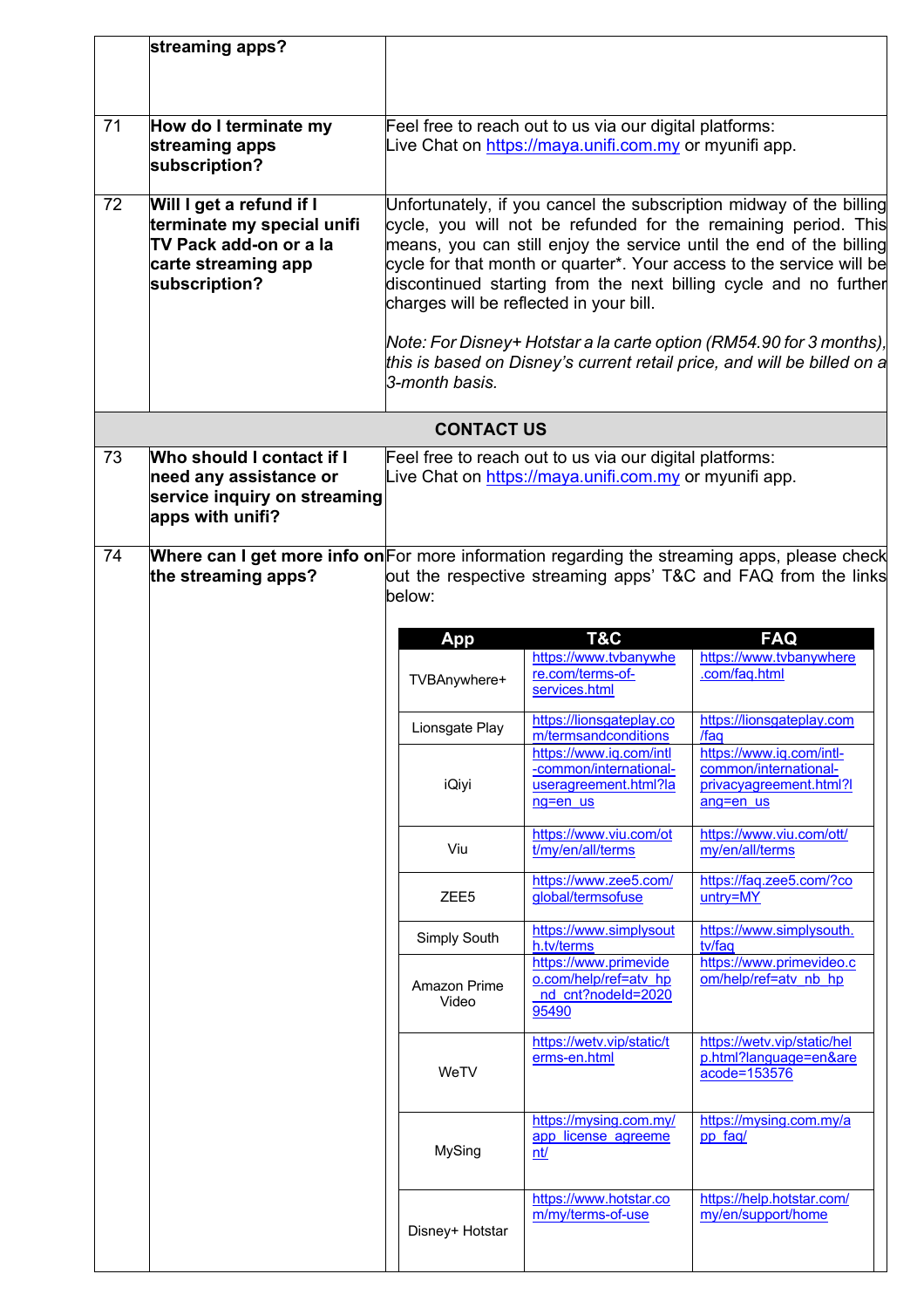| belN SPORTS<br><b>CONNECT</b> | https://support.connect<br>my.beinsports.com/hc/<br>$en-$<br>us/articles/360032504<br>212-Terms-Conditions | https://support.connect-<br>my.beinsports.com/hc/en<br>$-US$ |
|-------------------------------|------------------------------------------------------------------------------------------------------------|--------------------------------------------------------------|
| <b>SPOTV NOW</b>              | www.spotynow.com                                                                                           | www.spotvnow.com                                             |